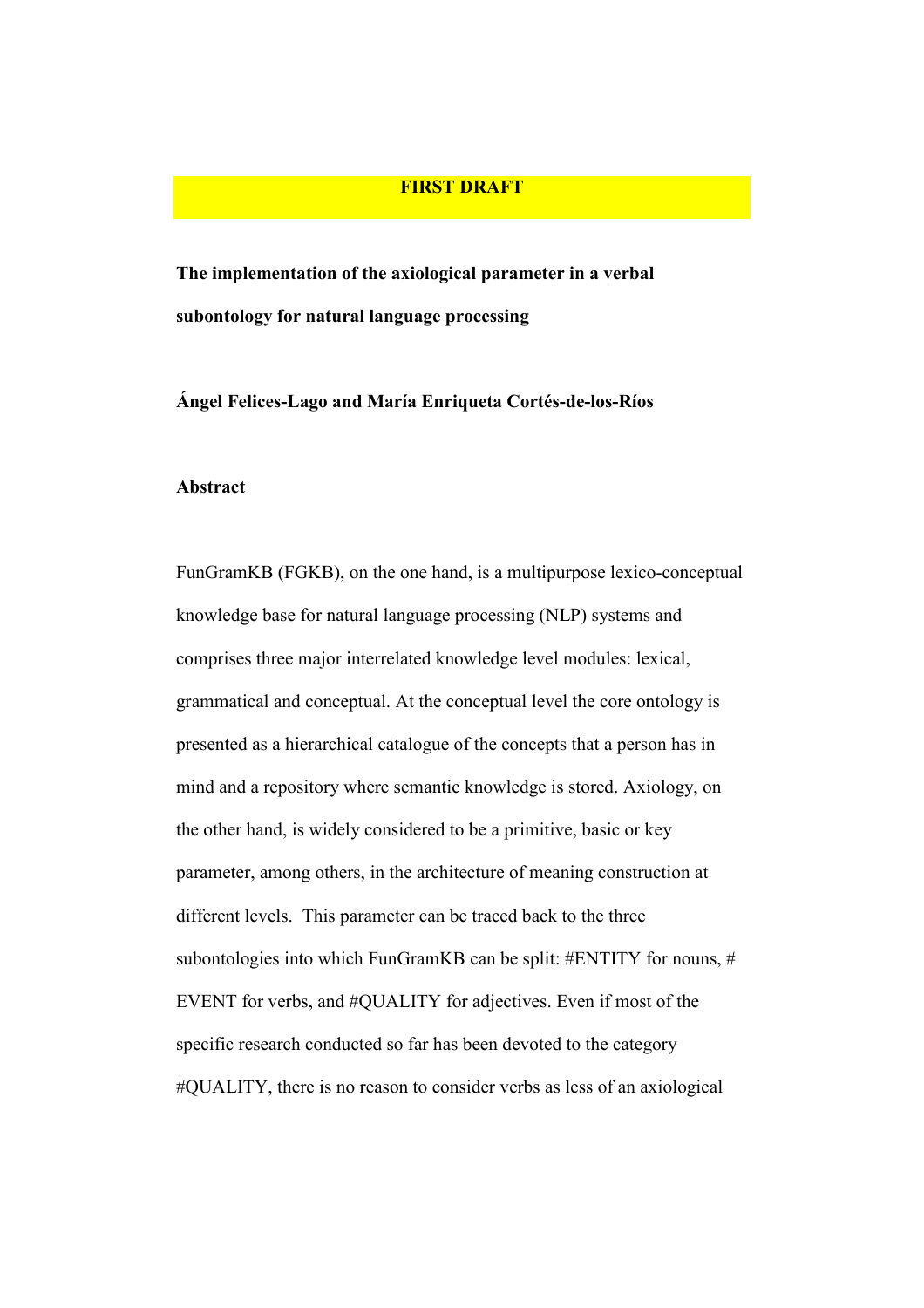category. Consequently, in this paper we shall concentrate on the subontology # EVENT and explore how the main categories and features of the axiological parameter (good-bad or positive-negative  $[+/]$ ) are represented and encoded within FunGramKB ontology, particularly inside semantic properties such as basic or terminal concepts and meaning postulates, or syntactic operators, such as modality or polarity.

Key words: Axiology, Axiological linguistics, knowledge base, FunGramKB, ontology

#### 1. Introduction

In this paper we start from two premises: the first one states that Valuation is an inherent aspect of categorization. In fact, in the ontogenetic development of every human being, the first categorizations are valuations. The reason is that we are assessing beings. All our actions, our thinking, our attitudes and interactions with the world and with other people, but particularly our emotions, are connected to or laden with certain values (Krzeszowski 1997). It is also assumed that the first categorization that a baby makes is evaluative in that it involves the division of all things into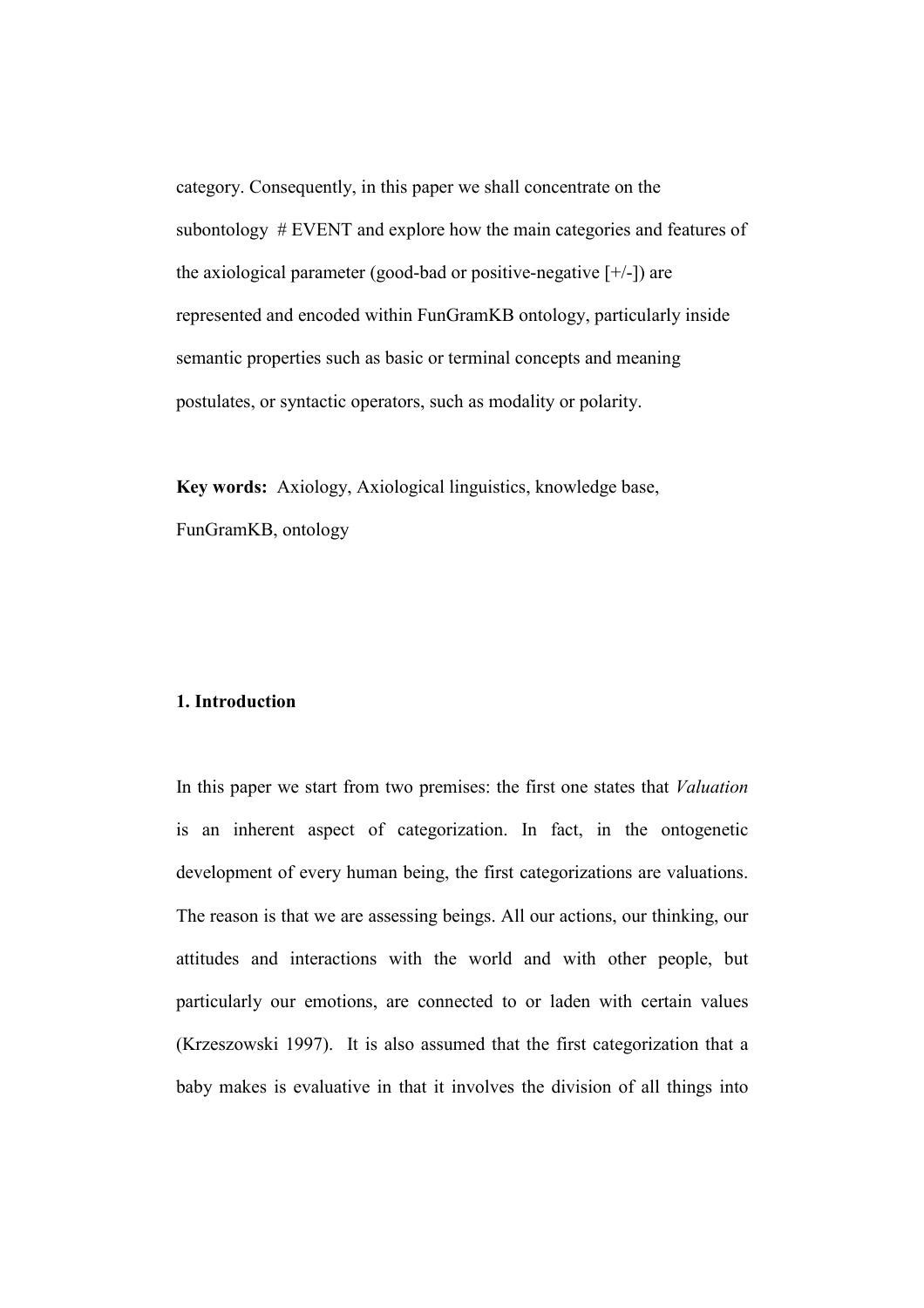good and bad in the most primitive, sensory meaning of these terms. To appreciate the presence of values as well as to evaluate, we need to recognize some system of values. Valuations constitute an aspect of all categorizations, and categorizations directly manifest themselves in language (Felices-Lago 2003). This establishes a direct link between values and language. Consequently, axiology is considered to be a primitive, basic or key parameter, among others, in the architecture of meaning construction at different levels in language (Hare 1952; Osgoodet al. 1957; Katz, 1964; Coseriu 1967; Pottier 1974; Leech 1975; Nida 1975; Lyons 1977; Stati 1979; Krzeszowski, 1990, 1993, 1997; Felices-Lago, 1991, 1997; Cortés-delos-Ríos, 2001, and many others). One of these linguists, Tomasz P. Krzeszowski (1990), takes a step further and criticizes the excessive importance attributed historically to the "true-false" polar axis to the detriment of the "good-bad" one, which, in his opinion, is the most important parameter in linguistics. He arrived at that conclusion when, analysing a large number of sentences and words, he found out that every lexical item is assessable on the good-bad scale. Some lexical items are situated close to the "good" pole, e.g. love, care, grow, delight, some are situated close to the "bad" pole, e.g. hate, abhor, die, complain, while others are situated at various distances from the two poles, with a considerable number of lexical items displaying no ostensible charge in plus or in minus, e.g. appear, declare, compare, etc.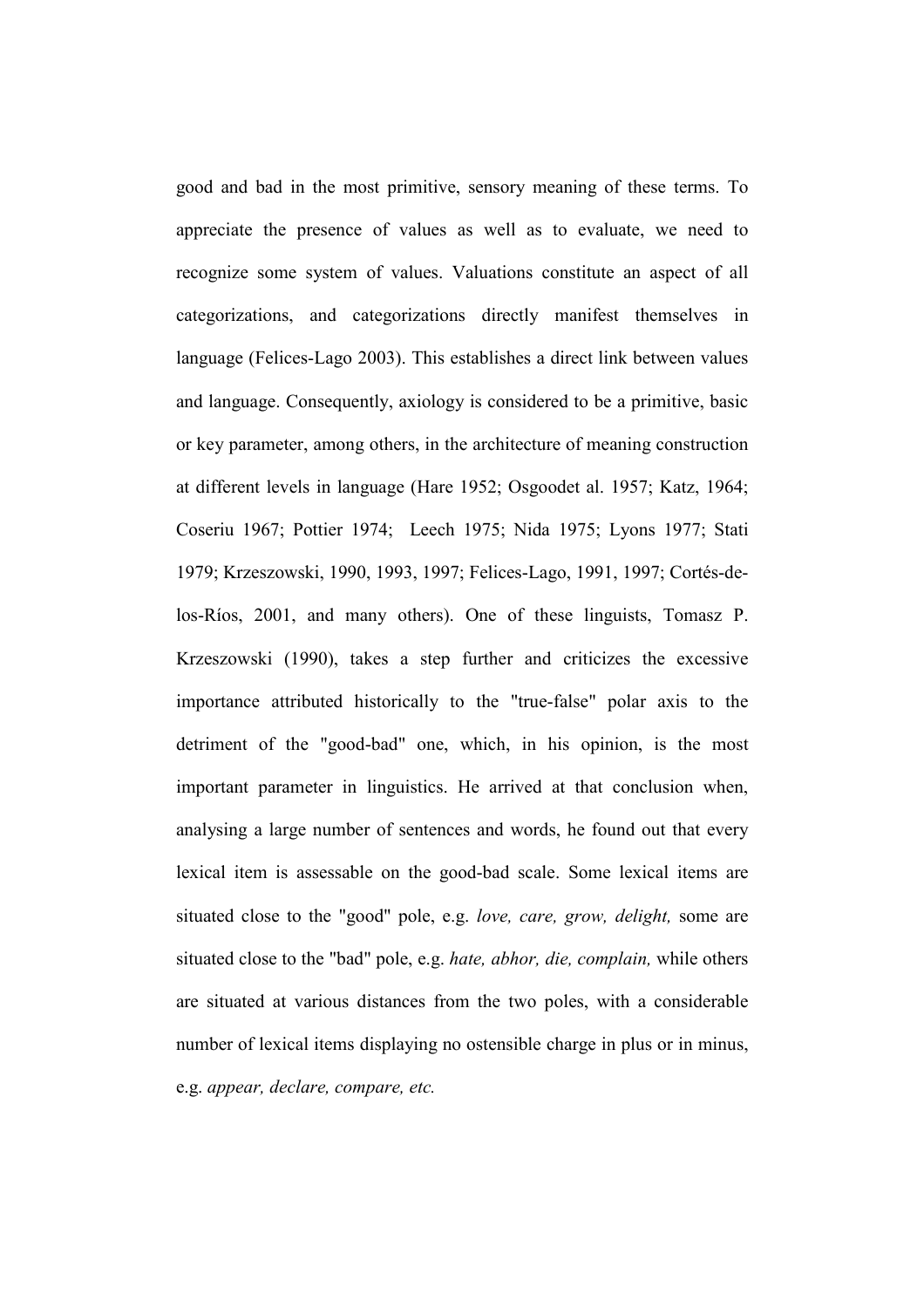Secondly, in the last few years the comprehensive theory of constructional meaning known as the Lexical Constructional Model (Mairal-Usón and Ruiz-de-Mendoza, 2008, 2009; Ruiz-de-Mendoza and Mairal, 2008, among others) has incorporated as part of its architecture FunGramKB (FGKB), which is a multipurpose lexico-conceptual knowledge base for natural language processing (NLP) systems (Periñán-Pascual and Arcas-Túnez 2004, 2005; Mairal-Usón and Periñán-Pascual 2009, 2010; Periñán-Pascual & Mairal-Usón 2009, 2010). It is multipurpose in the sense that it is both multifunctional and multilingual. In other words, FunGramKB can be reused in various NLP tasks (e.g. information retrieval and extraction, machine translation, dialogue-based systems, etc.) and with several natural languages. This knowledge base comprises three major knowledge levels, consisting of several independent but interrelated modules: (1) Lexical level: The Lexicon stores morphosyntactic, pragmatic and collocational information about words. The Morphicon helps our system to handle cases of inflectional morphology. (2) Grammatical level: The Grammaticon stores the constructional schemata which take part in the bidirectional linking algorithm: semantics <-> syntax. (3) Conceptual level: The Ontology is presented as a hierarchical catalogue of the concepts describing semantic knowledge.<sup>1</sup> The Cognicon stores procedural knowledge by means of script-like schemata in which a sequence of stereotypical actions is organised on the basis of temporal continuity. The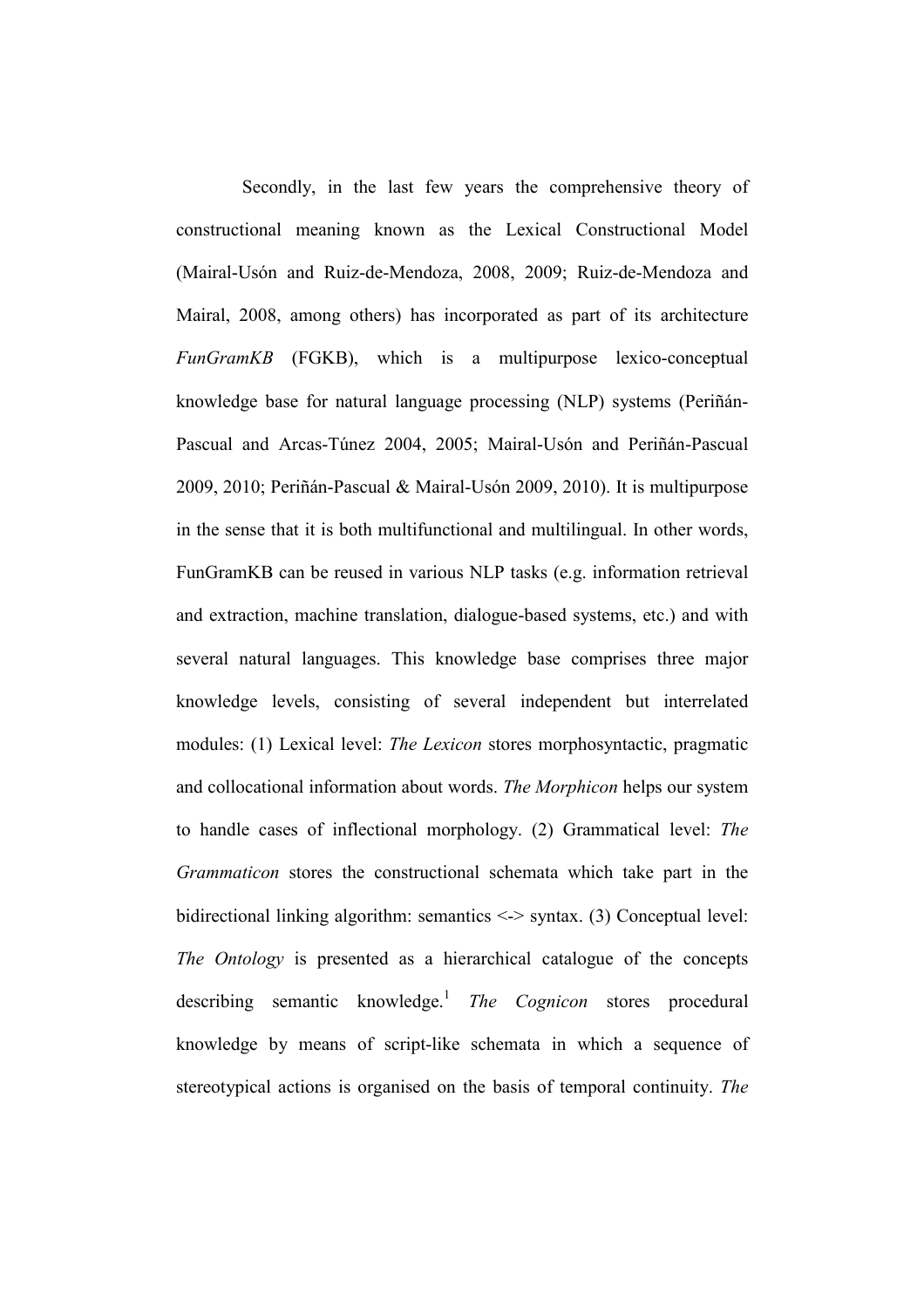Onomasticon stores information about instances of entities and events. In FunGramKB, every lexical or grammatical module is language-dependent, whereas every conceptual module is shared by all languages. FunGramKB adopts a conceptualist approach to language, where the ontology becomes the pivotal module for the whole architecture.

 As a consequence of the two previous premises, the valuation or axiological parameter can be traced back to the three subontologies into which FunGramKB ONTOLOGY can be split: #ENTITY for nouns, #EVENT for verbs, and #QUALITY for adjectives (and some adverbs). In this paper we shall concentrate on the subontology #EVENT and explore how the main categories and features of the axiological parameter (goodbad or positive-negative [+/-]) are represented and encoded within FunGramKB ontology. To do that, we should understand first how this ontology works on the basis of the following protocol: FGKB Ontology stores semantic knowledge in the form of thematic frames (TFs) and meaning postulates (MPs) by presenting a hierarchical catalogue of all the concepts (not ´words`, unlike FrameNet or MultiWordNet) that a person has in mind and works with two reasoning mechanisms, inheritance and inference, due to the fact that it is constructed on the basis of a deep semantic approach which not only displays concepts, but also defines them through a machine-readable metalanguage called COREL (i.e. Conceptual Representation Language).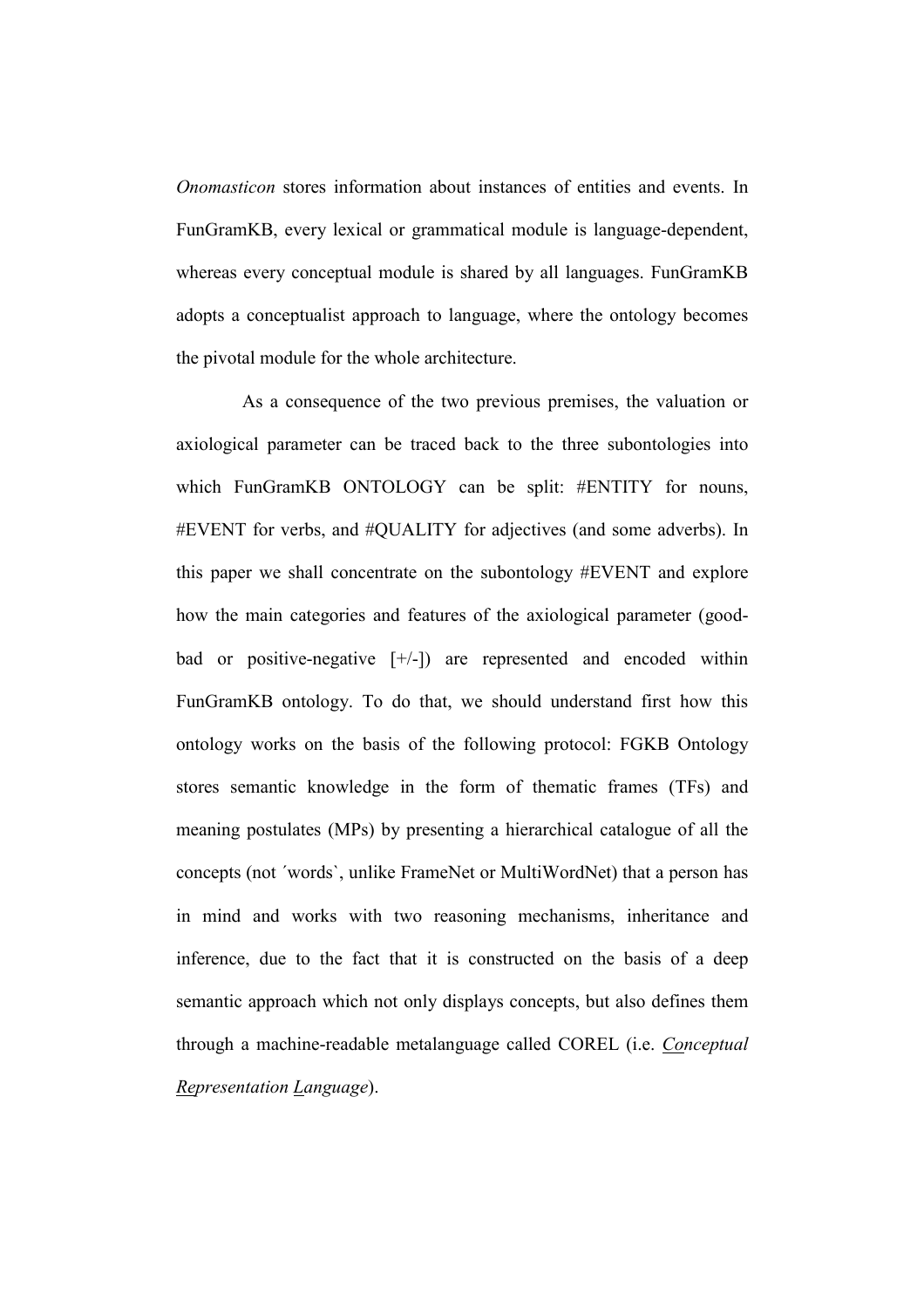Within each of the three subontologies, FunGramKB also distinguishes three categories of concepts organized hierarchically:

(a) Metaconcepts (e.g. #ABSTRACT, #COMMUNICATION, #SOCIAL, #PSYCHOLOGICAL, #QUANTITATIVE, etc.), which form the upper level in the taxonomy, as a result of the analysis of the most relevant linguistic ontologies developed by other researchers, i.e. DOLCE, SIMPLE, SUMO, etc.

(b) Basic concepts, preceded by the symbol  $+$ , are used as defining units which enable the construction of MPs for basic concepts and terminals, as well as taking part as selection preferences in TFs: e.g. +HAND 00, +HOT\_00, +MOVE\_00, etc. They can be employed to define any word in any of the European languages that are claimed to be part of the Ontology. The starting point for the identification of basic concepts was the defining vocabulary in Longman Dictionary of Contemporary English (Procter 1978), though thorough revision was required in order to perform the cognitive mapping into a single inventory of about 1,300 basic concepts. (c)Terminal concepts, which are headed by the symbol \$. Terminals are not hierarchically structured and do not have definitory potential to take part in

MPs: e.g. \$AVENUE\_00, \$GLEAM\_00, \$SENILE\_00.

 Basic and terminal concepts in FunGramKB are provided with semantic properties which are captured by thematic frames and meaning postulates. Every event in the ontology is assigned one single thematic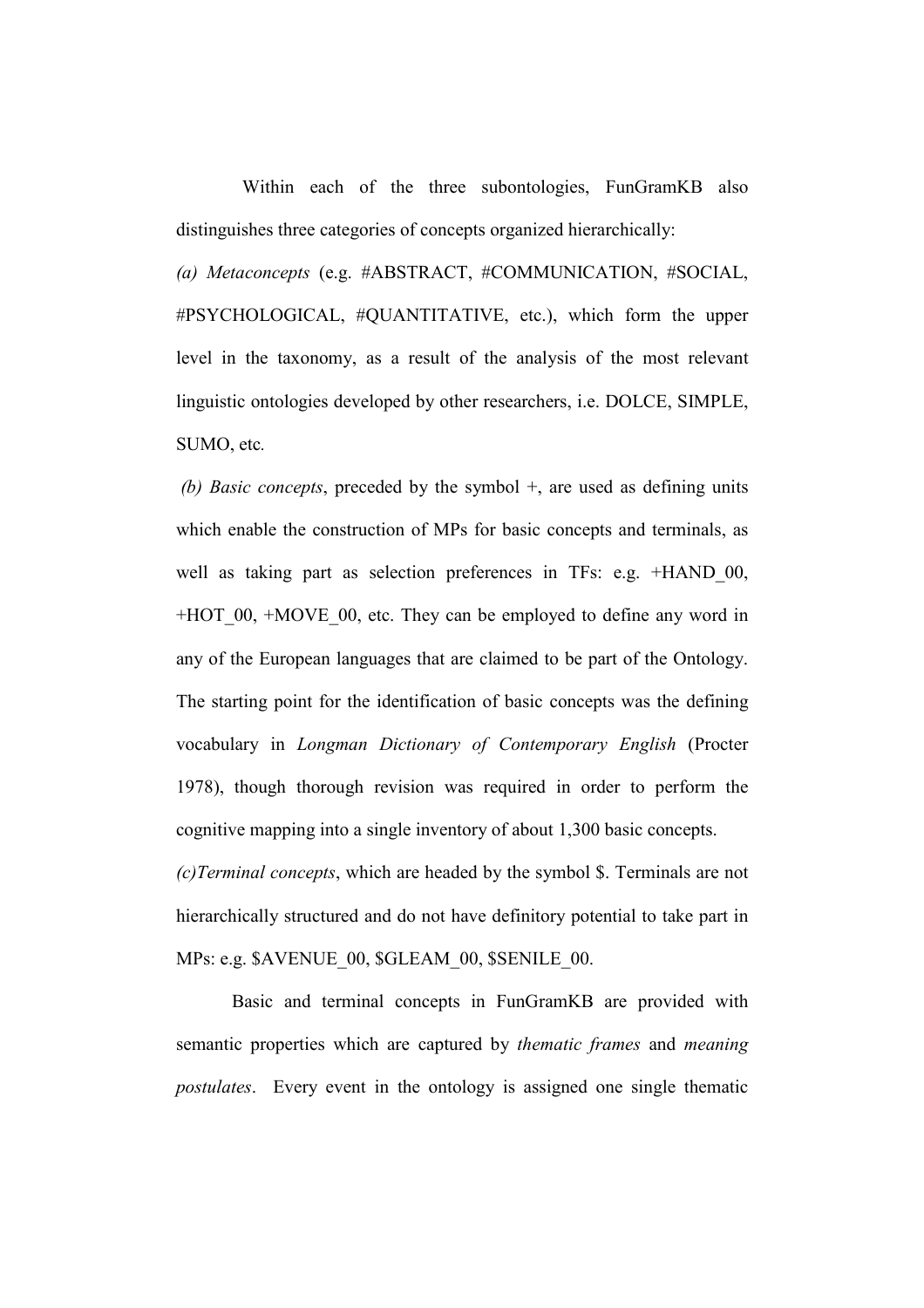frame, i.e. a conceptual construct which states the number and type of participants involved in the prototypical cognitive situation portrayed by the event (Periñán-Pascual and Arcas-Túnez, 2007). Moreover, a meaning postulate is a set of one or more logically connected predications  $(e_1, e_2, \ldots)$  $e_n$ ), i.e. conceptual constructs that represent the generic features of concepts. As stated above, the basic concepts are the main building blocks of these types of constructs in the core ontology.<sup>2</sup> See Figure 1.

| CONCEPT:           | +BLAME 00                                                                                                                                                          |
|--------------------|--------------------------------------------------------------------------------------------------------------------------------------------------------------------|
| SUPERORDINATE(S):  | $+SAY$ 00 & +THINK 00                                                                                                                                              |
| THEMATIC FRAME:    | $(x1: +HUMAN 00)$ Theme $(x2)$ Referent $(x3: +HUMAN 00)$<br>Goal                                                                                                  |
| MEANING POSTULATE: | $+ ((e1: +SAY 00 (x1)$ Theme $(x4: (e2: past$<br>+DO 00 (x3) Theme (x2) Referent) ) Referent (x3)<br>Goal) (e3: $+BE$ 01 (x2) Theme (x5: $+BAD$ 00)<br>Attribute)) |
| DESCRIPTION:       | to say or think that someone or something did something wrong<br>or is responsible for something bad happening                                                     |

Figure 1. Meaning postulate of +BLAME 00 in FunGramKB

## 2. The axiological axis in the verbal lexicon: theoretical remarks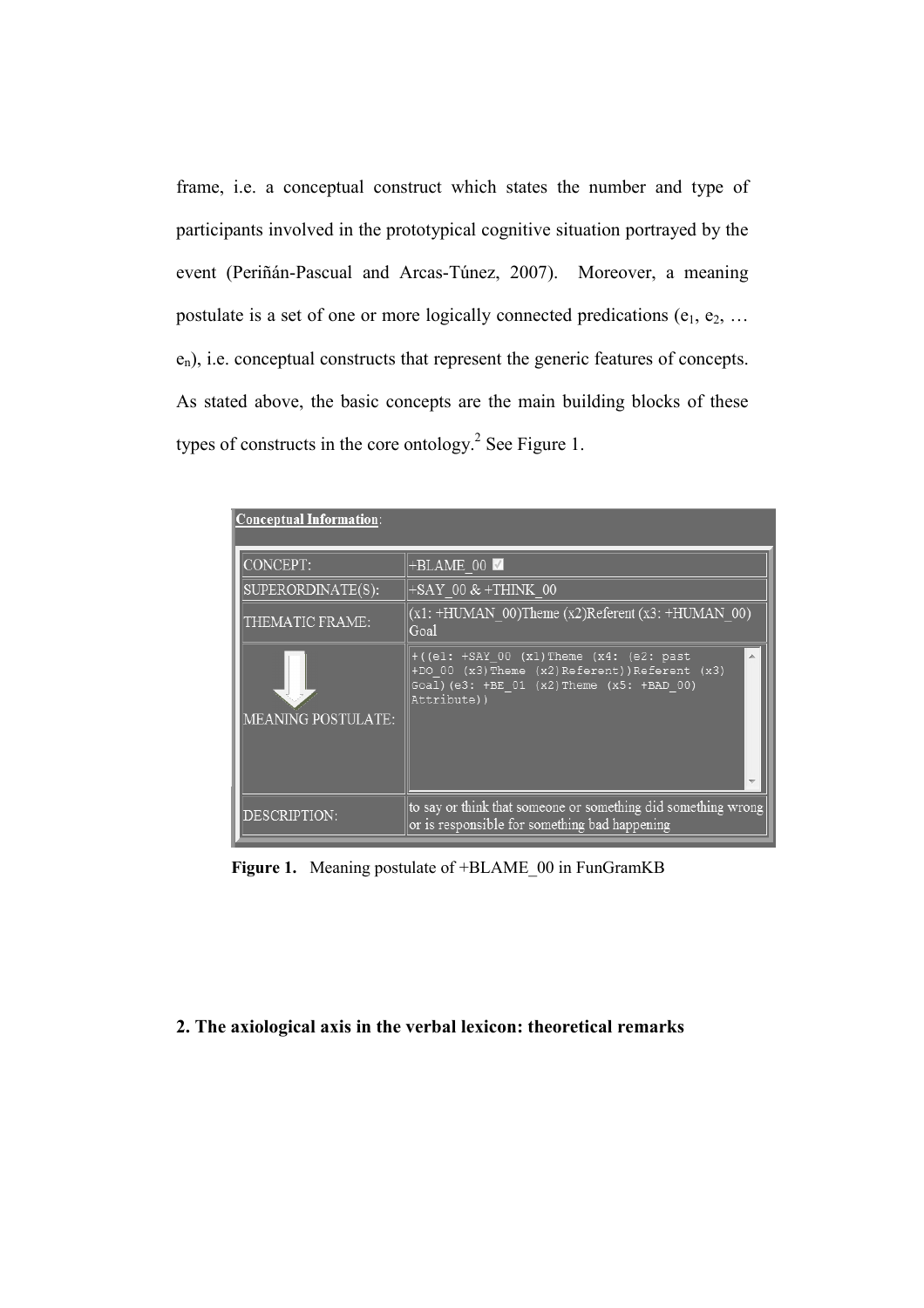Two decades ago, the developments of the Functional Grammar lexicon into a model which could integrate semantic, syntactic and pragmatic aspects of lexemes within a framework combining both paradigmatic and syntagmatic

patterning was the pioneering contribution of Leocadio Martin Mingorance (1990, 1995) and his Functional Lexematic Model  $(FLM)<sup>3</sup>$  In this model, Martín Mingorance (1987: 380-84), inspired by Coseriu (1967, 1968), introduced the category classemes, which were defined as general semantic and syntactic determinations in the vocabulary or as a kind of grammar.<sup>4</sup> Then, he distinguished different kinds of classemes according to the pragmatic, semantic, syntactic, syntactic-semantic components, and concluded that the number and type of pragmatic classemes will depend on further research, but stylistic labels (diatopic, diaphasic, diastratic features) and such elements as "norm", "focus", "speaker's evaluation", "aesthetic norm", etc. constitute a kind of features which will condition the choice of specific lexemes according to the type of communicative situation. He offered an example of the process followed by a pragmatic classeme:

In the selection of a verb like gobble in a communicative situation in which the speaker`s disapproval of someone`s way of eating constitutes the information focus, the lexical choice will be determined in the paradigmatic axis fundamentally by the pragmatic feature [NORM: SOCIALLY SET: VIOLATION], i.e. "violation of a socially set norm",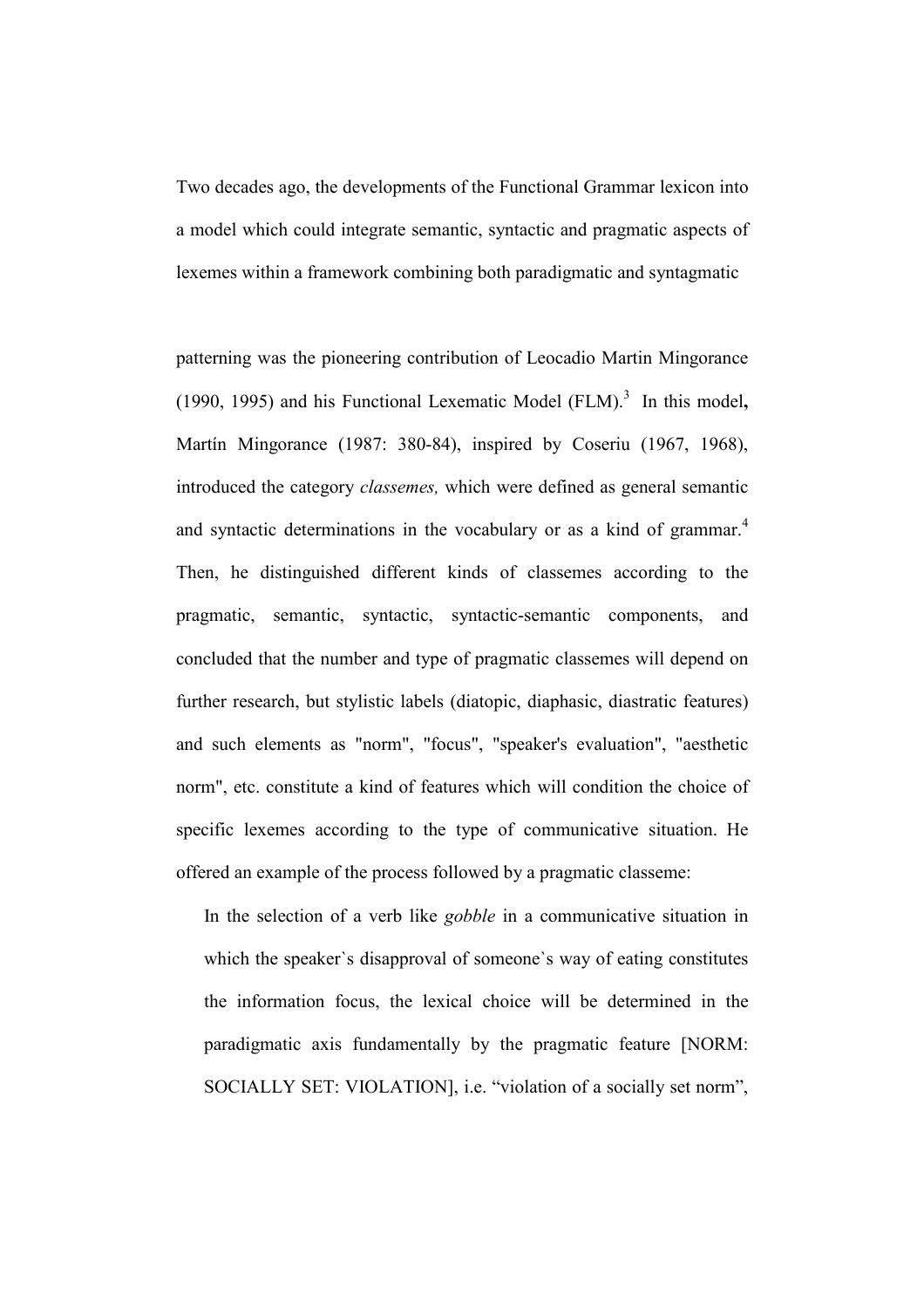which is most salient differentiating feature with regard to the other verbs in this paradigm (gorge, guzzle, wolf, devour, bolt, etc.). (Martín-Mingorance 1987: 384).

Both norms (axiological and social) are so close to each other that it is sometimes difficult to determine whether certain features of word meanings should be counted as axiological or sociocultural. In consequence, sociocultural contexts such as biological/ social/ aesthetic norms often refer to values imposed by a given society. If, in consumption, gobble encodes the violation of a socially-set aesthetic norm since the semantic parameters, quickly and greedily, are negatively evaluated with respect to our conceptualization of how people should eat, then we are saying that gobble, the same as wolf or gorge (consumption of large quantities of food), are verbs affected by the axiological evaluation pattern for exactly the same reasons as they are affected by the social (or sociocultural) pattern. In our opinion, this redundancy can be solved either by merging common aspects of both patterns or by creating a third one that accounts for such examples.

 The Martin Mingorance followers Faber and Mairal-Usón (1999) set out to demonstrate not only the principled connections between meaning and patterns of conceptualization in the human mind in a lexically-based approach, but also the relationship between lexical structure and cognition. One of the key issues was the introduction of a cognitive axis and a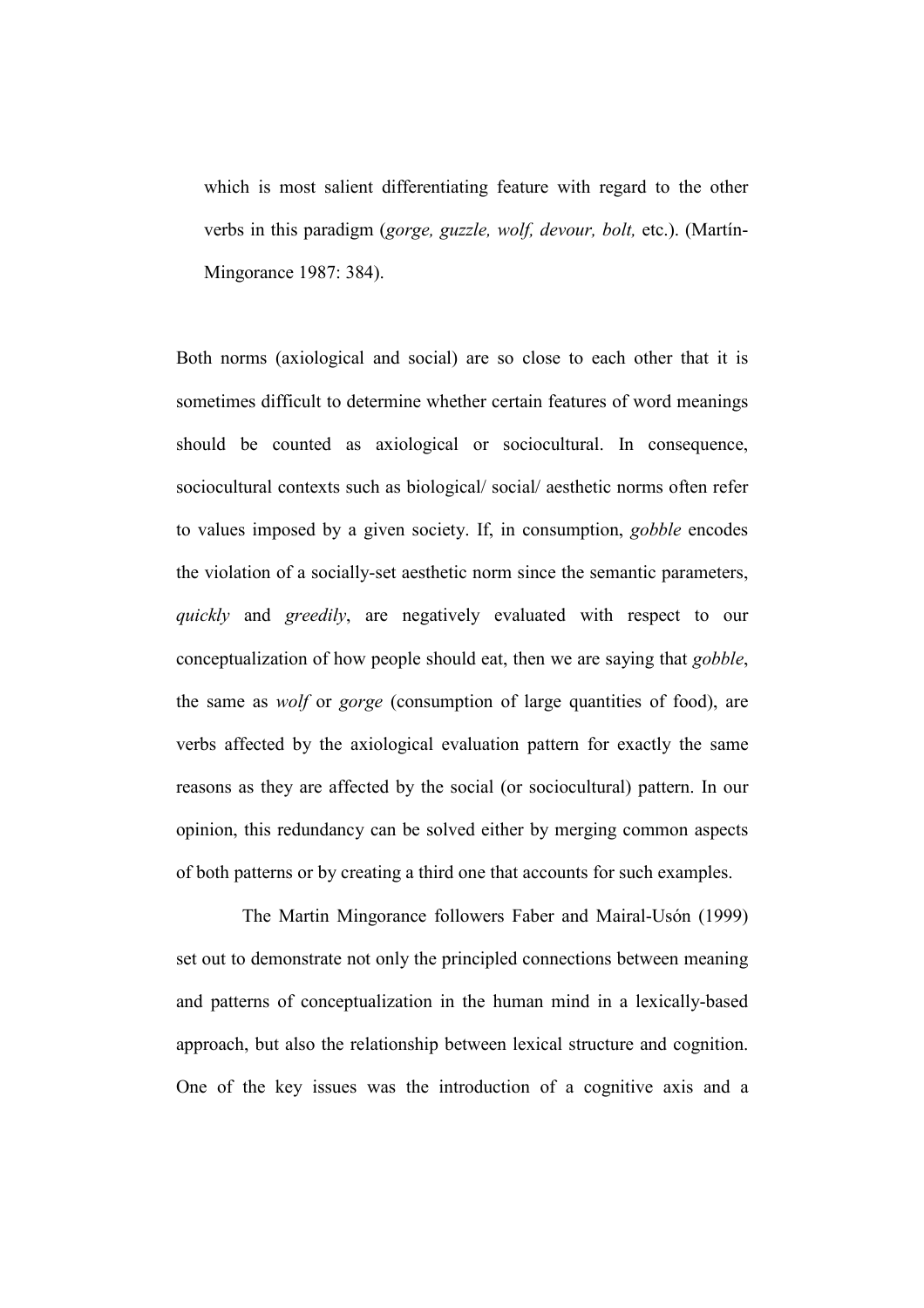typology of predicate schemas at different levels of the lexicon (lexeme, subdomain and domain). Domain-level predicate schemas, in particular, might be sensitive to what these two linguists called domain-level semantic patterns, which could be in turn responsible for their lexical architecture. These parameters also reflected the categorization of certain areas of meaning and might become primitives with cross-cultural validity. As a result, Faber and Mairal-Usón (1999: 234) proposed four macroorganizational patterns which appear across a wide range of domains: space; time; sociocultural context; and *axiological evaluation (positive/negative)*. This axiological pattern basically referred to Krzeszowski`s Lakoffian approach based on a the three-level hierarchy of values (sensory experience, life and health, spiritual level) given by classical axiologists such as Max Scheler or Tischner (Krzeszowski 1997:64).

Faber and Mairal-Usón (1999: 242) underlined the dominant function that values perform in the structure of concepts (Krzeszowski 1990; Felices-Lago 1991; Escalier-Fournier 1997) and followed Krzeszowski in his claim that most lexical items are assessable on an axiological scale and that, in general, words have a tendency to be axiologically loaded with positive or negative connotations in proportion to the degree of human factor associated with them.<sup>5</sup> They also observed that the opposition good and bad consistently appears in the lexical semantic structure of English verbs. However, previous approaches to the nature of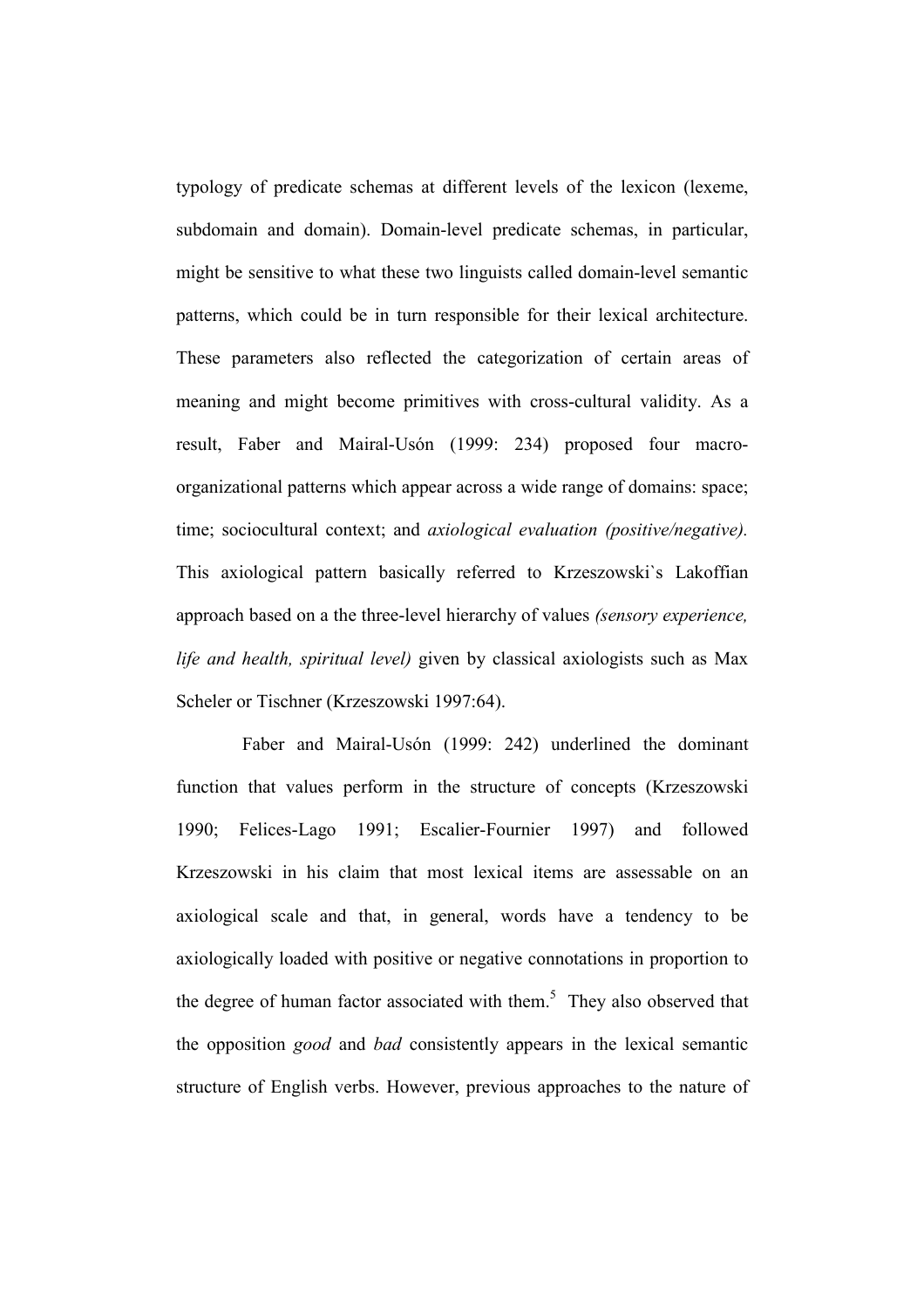axiologically-loaded words had claimed that adjectives and adverbs, more than other words, carry a distinct axiological charge and, in this way, are more prototypically evaluative than nouns and verbs (Coseriu 1968; Stati 1979; Aarts and Calbert 1979; Krzeszowski 1990, 1997; Felices-Lago 1991).

 Although it is true that most specific research conducted so far has been devoted to adjectives, there is no reason to consider verbs, for instance, as less of an axiological class. In this respect, some publications use examples of verbs to prove axiological implications in linguistic phenomena from different functional paradigms (see, for instance, Pauwels and Simon-Vandenbergen 1993, 1995; Simon-Vandenbergen 1995; Krzeszowski 1997: 205-208; Hunston and Thompson 1999; Martin and White 2005 or Alba-Juez and Martinez-Caro 2011, among others).

 Faber and Mairal-Usón (1999: 242-48) demonstrate the significant axiological implication of verbs when they introduce the polarity of good and bad (as a subjective scale) in the lexical semantic structure of English verbs. The relevance of that scale is evident for the organization of verbal domains such as CHANGE, SOUND, POSSESSION, ACTION, THOUGHT, and FEELING. Using the Scheler/Tischner three level hierarchy of values and taking the domain of SOUND as an example, they show how sounds can be classified, according to the first level of values, as pleasant/harmonious or unpleasant/discordant. Obviously, it can be deduced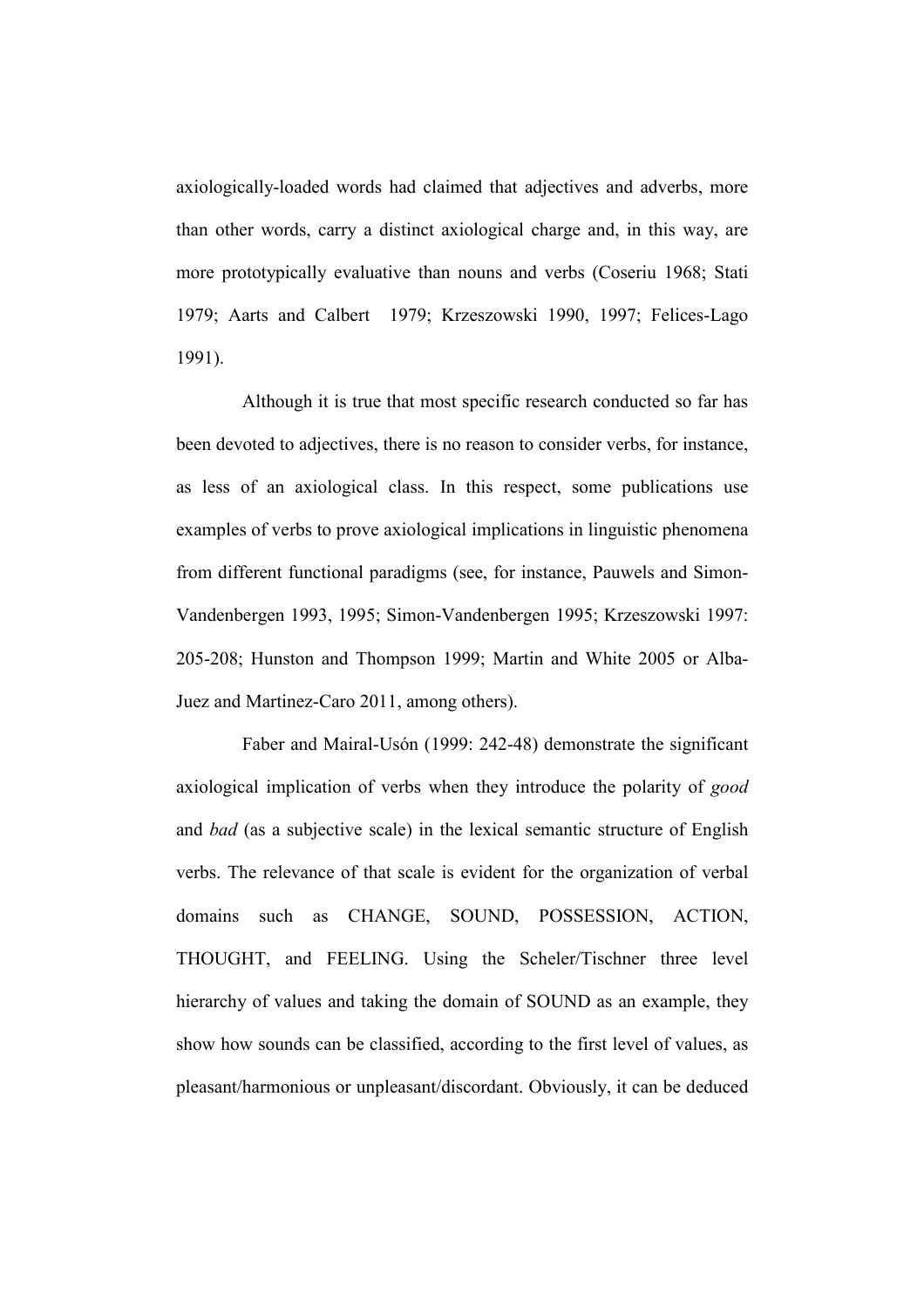that axiological evaluation is based on a series of axes, scales and figures that contribute to outlining the prototypical features characterizing its structure (Felices-Lago 2003: 187). The first axis, shown in Figure 2, is preconceptual, lexicogenesic and dual, referring to its polar nature:



Figure 2. Polar nature of axiological evaluation

 The second axis is a scale which can be integrated in the previous one and refers to the varying degrees of positiveness or negativity that are essential to the units affected by the axiological pattern. See Figure 3.



Figure 3. Axiological scale

 The third axis (see Figure 4) is a scale which refers to the hierarchy of axiological dimensions at linguistic level (Felices-Lago 1997: 105). This scale does not presuppose the fact that certain values are higher (or better values) than others, because that may depend on the position of each domain, subdomain or lexeme in the configuration of the verbal lexicon. It is also related to the speaker`s individual value system or, at least, to the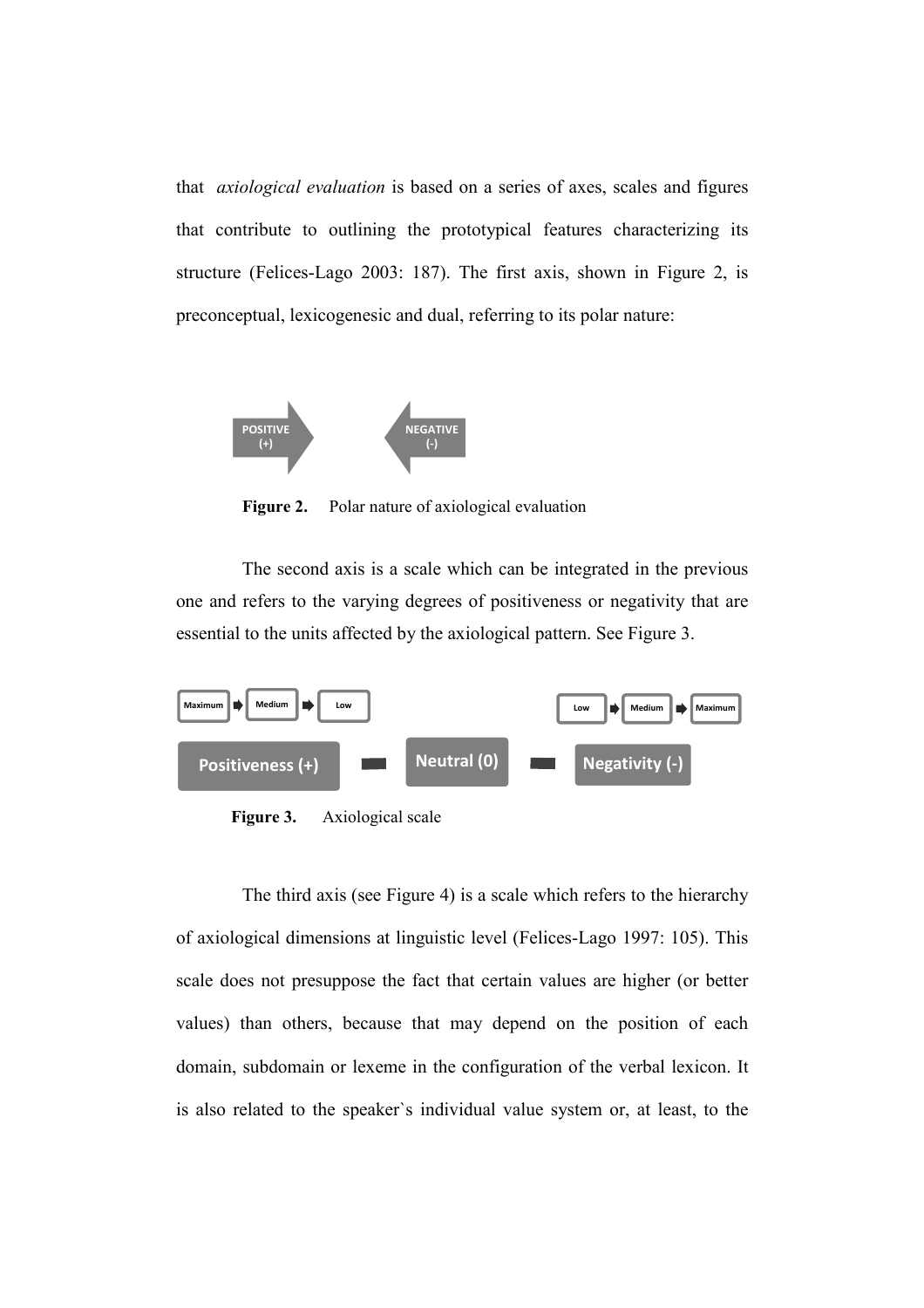reliability of unbiased intersubjective sources (corpora, surveys, lexicographical studies, etc.). $<sup>6</sup>$ </sup>

 Generic positiveness, 'good' encapsulates all specific positive dimensions, regardless of the existence of prototypical positive items.

 Generic negativity, 'bad' encapsulates all specific negative dimensions, regardless of the existence of prototypical negative items.



Figure 4. Hierarchy of axiological dimensions at linguistic level

 As will be shown in the following section, this axiological axis (multidimensional scale) can be applied to the basic and terminal concepts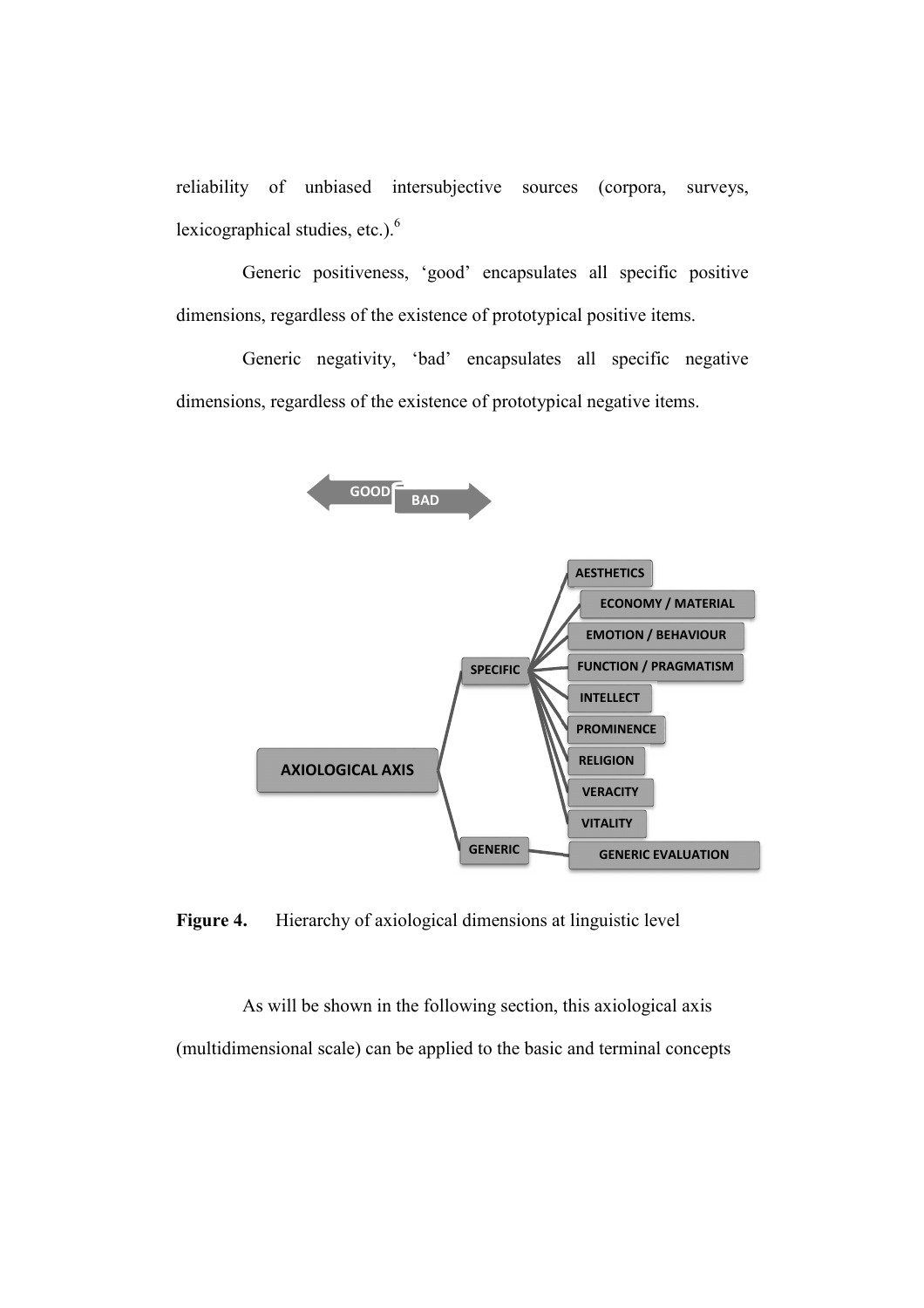included in the #EVENT subontology and, consequently, extended to the verbal lexicon units.<sup>7</sup>

# 3. Axiological representation and distribution in FGKB core ontology

Velardi et al. (1991) distinguish two well-defined strategies when describing meaning in computational lexicography: i.e. the cognitive content in a lexical unit can be described by means of semantic features or primitives (conceptual meaning), or through associations with other units in the lexicon (relational meaning). The former approach offers a stronger inferential power and guarantees the construction of a robust knowledge base applicable to most NLP tasks, consolidating thus the concept of resource reuse.

 In FunGramKB, the meaning postulate (MP) is conceived as a property of basic concepts and terminals. Periñán-Pascual and Arcas-Túnez (2004) point out that current lexicalist models agree to handle lexical meaning as a cognitive representation reflecting the speakers` shared knowledge about the referent linked to a given linguistic expression. Therefore, when representing one of the meanings of a lexical unit, we are really representing the meaning of a concept. In consequence, an MP is a set of one or more logically connected predications, which are cognitive constructs carrying the generic features of the concept. If we apply a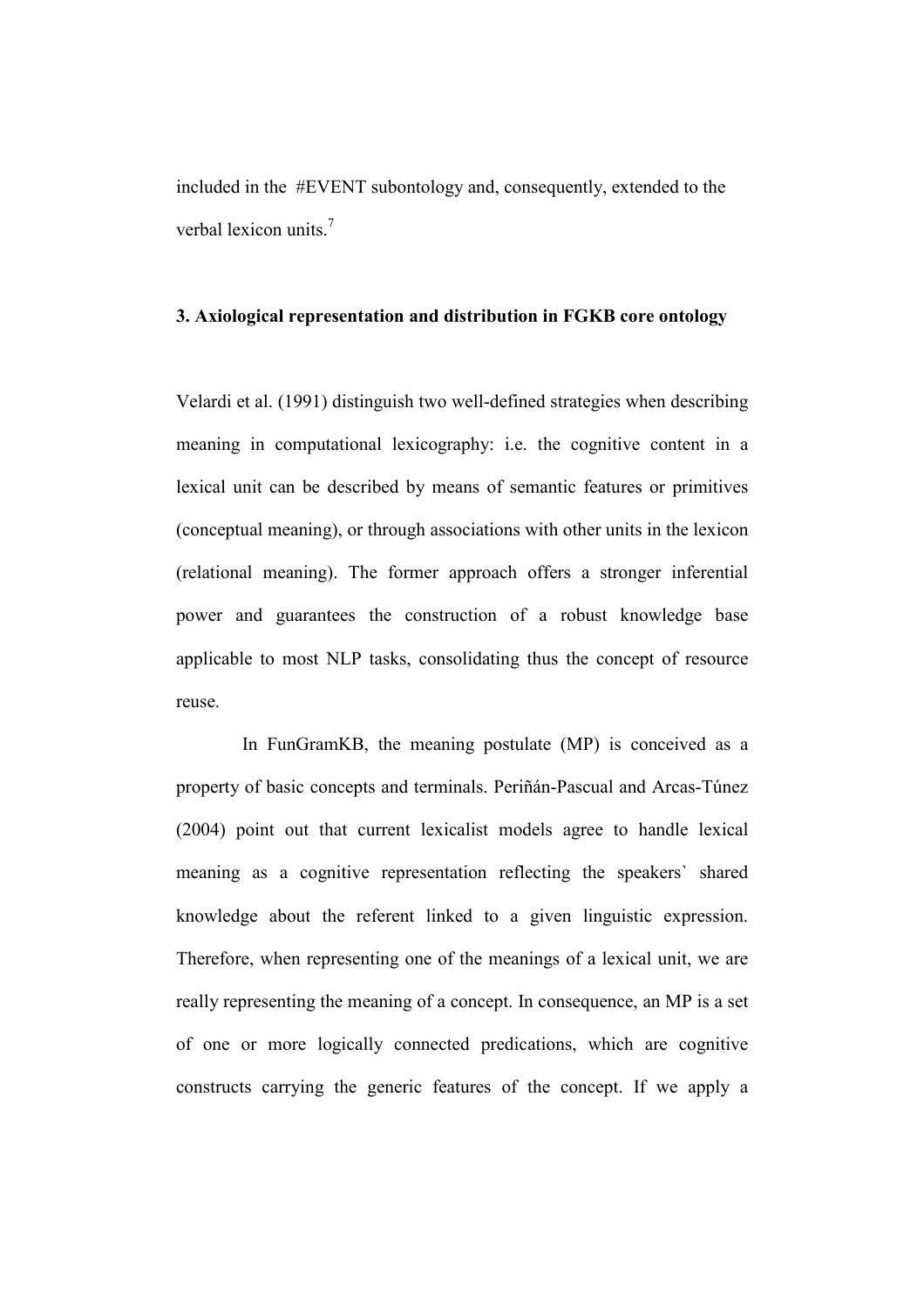syntactico-semantic description to the participants (arguments and satellites), then a set of event operators allows the machine to recognize well-formed predications.

 If we explore the configuration of the axiological parameter in the MPs, it will be observed how the axiological features are expanded and distributed throughout a set of syntactic operators (predication operator (polarity) , quantification operators and logical connectors) and semantic / conceptual instruments (basic and terminal concepts, predications or satellites).

## 3.1 Syntactic features of MPs: Operators

If  $\Lambda$  is a participant whose type is specified by  $\Pi$ , where indexed labels x and f are used by arguments and satellites respectively, then this participant can be preceded by an operator  $(\alpha)$ , which applies a specific kind of quantification to the concept expressed as a selection preference, as in Figure 5.

| Feature                                               | Value   |
|-------------------------------------------------------|---------|
| Absolute quantifier                                   | 1/2/3/4 |
| Relative quantifier                                   | m/s/p   |
| Indefinite quantifier                                 |         |
| Ex: $(x7: m + GOOD 00)$ Attribute): + <i>PRIDE 00</i> |         |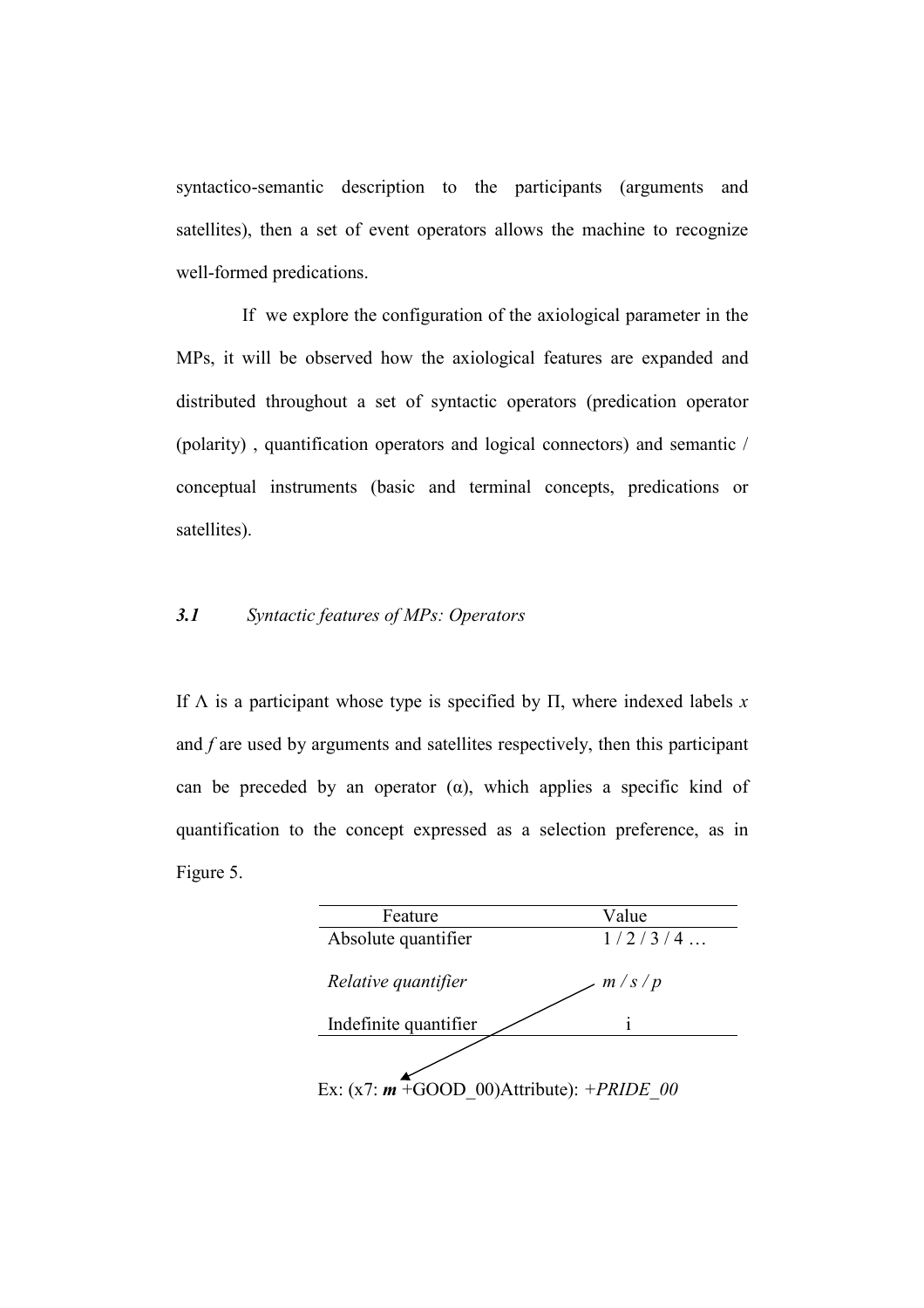# Figure 5. FunGramKB quantification operator

 The quantification operators sensitive to axiological concepts are the relative quantifiers, particularly  $m$  (many or more) or  $p$  (a few or less), as they act as upgrading or downgrading intensifiers within the gradable semantic dimensions.

The polarity operator  $n$  (similar to neg in d-Prolog proposed by Nute (2003)) allows negative information to be explicitly stated and is the only predication operator likely to implement an axiological charge. If applied to a concept on the negative pole like +WRONG\_00, then it neutralizes its negativity, as can be observed in the second example of Figure 6.

| Feature                                                                                                                                                                           | Value                              |
|-----------------------------------------------------------------------------------------------------------------------------------------------------------------------------------|------------------------------------|
| Aspectuality                                                                                                                                                                      | ing / $pro / egr$                  |
| Temporality                                                                                                                                                                       | rpast/npast/pres/nfut/rfut         |
| Epistemic modality                                                                                                                                                                | cert / prob / pos                  |
| Non-epistemic modality                                                                                                                                                            | obl / $\text{adv}$ / $\text{perm}$ |
| Polarity                                                                                                                                                                          |                                    |
| Ex:<br>(1)  (e2: $n^{-}$ +BE 01 (x1)Theme (x3: +LEGAL 00)Attribute <sup>8</sup> ):<br>$+CRIME$ 00<br>(2)  (e3: $n + BE$ 01 (x3) Theme (x4: +WRONG 00) Attribute):<br>$+ SOLVE$ 00 |                                    |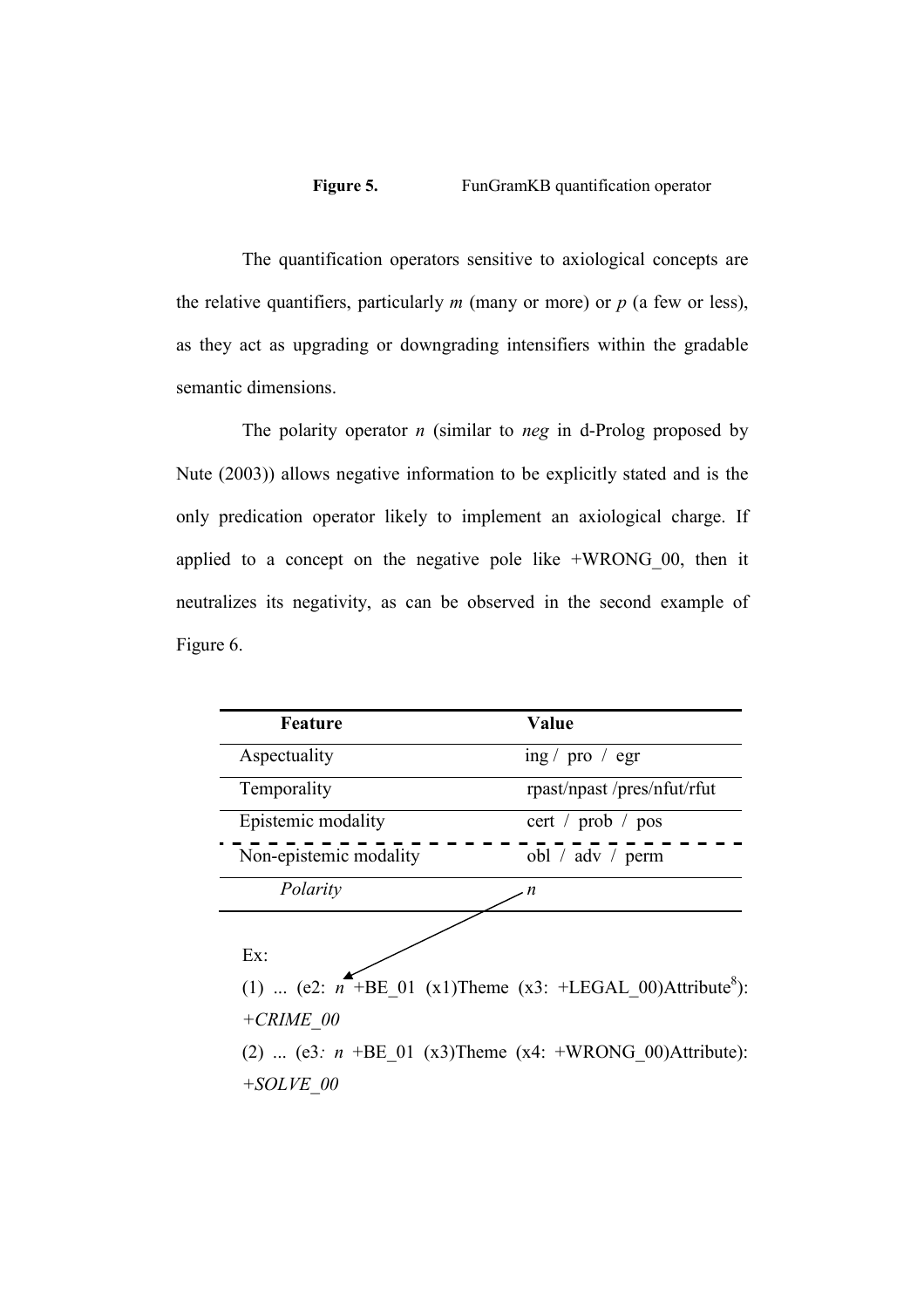#### Figure 6. FunGramKB predication operators

Finally, logical connectors used in FunGramKB – conjunction  $(\&)$ , disjunction ( $\vert$ ) and exclusion – allow us to coordinate two axiologicallysensitive concepts in the same predication or satellite.

(1) Conjunction:  $(f1: +SERIOUS_00 \& +CAREFLL_00) \text{Manner}^9$ : \$MEDITATE\_00 Disjunction: ...  $(x5: +GOOD_00 \mid +RIGHT_00)$  Attribute): \$APPROVE\_00 Exclusion: (f1: +NERVOUS  $00 \wedge +WORRIED$  00)Manner: \$BROOD\_00

# 3.2 Conceptual features of MPs: Predications and satellites

Only basic concepts can be used in MPs to define terminal concepts or other basic concepts. A sample of axiologically-loaded basic concepts used in the meaning postulates of concepts under the subontology #EVENT are shown as follows, regardless of their subontology of origin:

> (2) Entities:  $+PAIN 00;$   $+RESPECT 00;$   $+LOVE 00;$  $+VALUE$  00;  $+DAMAGE$  00;  $+GOD$  00;  $+PLEASURE$  00;  $+FEAR$  00, etc.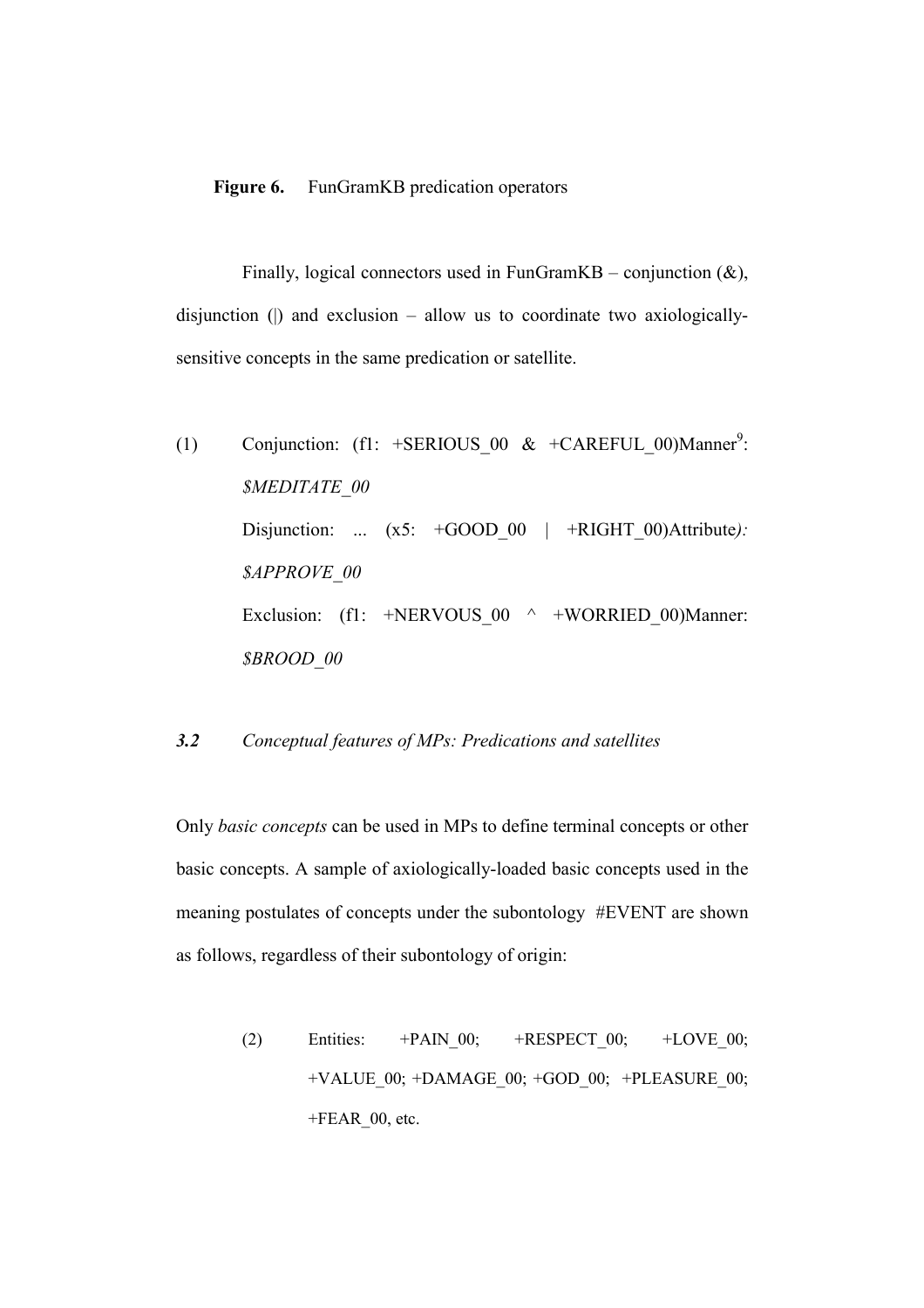Events: +PROTECT\_00; +ATTACK \_00; OFFEND\_00; +LIKE\_00; +DISLIKE\_00; +LIVE\_00; +DIE\_00, etc. Qualities: +GOOD\_00; +BAD\_00; +STRONG\_00;  $+FRIENDLY_00;$   $+UGLY_00;$   $+IMPORTANT_00;$ +USEFUL\_00; +AFRAID\_00; +NERVOUS\_00; +VIOLENT\_00; +BEAUTIFUL\_00, etc.

These defining units that enable the construction of MPs can be found both in predications or satellites as it can be seen below in a few selected examples:

- In predications,

(3) ... (e3: +BE\_01 (x2) Theme (x5: +BAD\_00)Attribute): + BLAME\_00 … (e2: +BE\_01 (x2) Theme (x3:+PART\_00 | +IMPORTANT\_00) Attribute)): +FEATURE\_01 ... (e2: +BE\_01 (x1) Theme (x3: +HAPPY\_00) Attribute): +LAUGH\_00 ... (e2: n +BE\_01 (x2) Theme : +POLITE\_00) Attribute): \$SWEAR\_00 … (e2: fut pos +BE\_01 (x2)Theme (x3: +PLEASANT\_00)Attribute):+EXCITE\_00

-In satellites,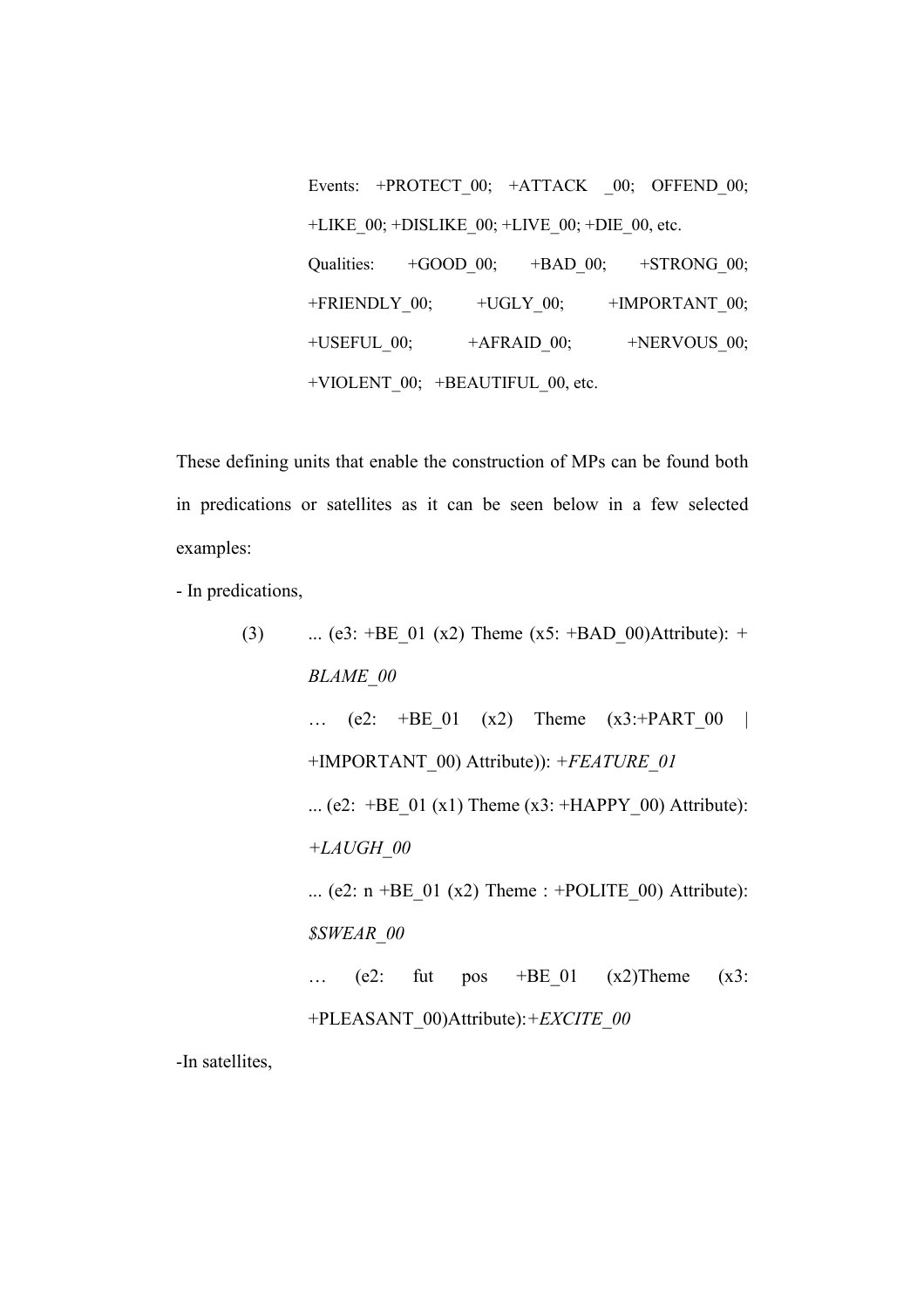(4) ... (f1: (e2: +BECOME\_00 (x2) Theme (x3: m+GOOD 00) Attribute)) Result): +IMPROVE 00 ... (f1: +VIOLENT\_00)Manner):  $$CONTORT$  00 ... (f1: +CAREFUL\_00)Manner):  $+EXAMPLE$  00 ...(f1:+PLEASURE\_00|+ENTERTAINMENT\_00) Purpose):  $$GAD$  00

... (f1: +FRIENDLY\_00)Manner):  $+INVITE$  00

 Obviously, the most logical interaction between conceptual features and concepts under #EVENT is that axiologically-sensitive events include axiologically-loaded predications in MPs as occurs with concepts describing emotions:

(5) # PSYCHOLOGICAL

# EMOTION

 $+$ FEEL 00

(e1:  $\text{FEEL}_000 \quad (x1)$ Agent  $(x2)$ Theme  $(x3)$ : +ANGRY\_00)Attribute):  $+ANNOY$  00 (e1:  $n$  +LIKE\_00 (x1)Agent (x2)Theme): +DISLIKE\_00 (e1: +DISLIKE 00  $(x1)$ Agent  $(x2)$ Theme (f1: +MUCH\_00)Quantity):  $+HATE$  00 (e2: fut pos  $+BE_01$  (x2)Theme (x3: +PLEASANT\_00)Attribute): +EXCITE\_00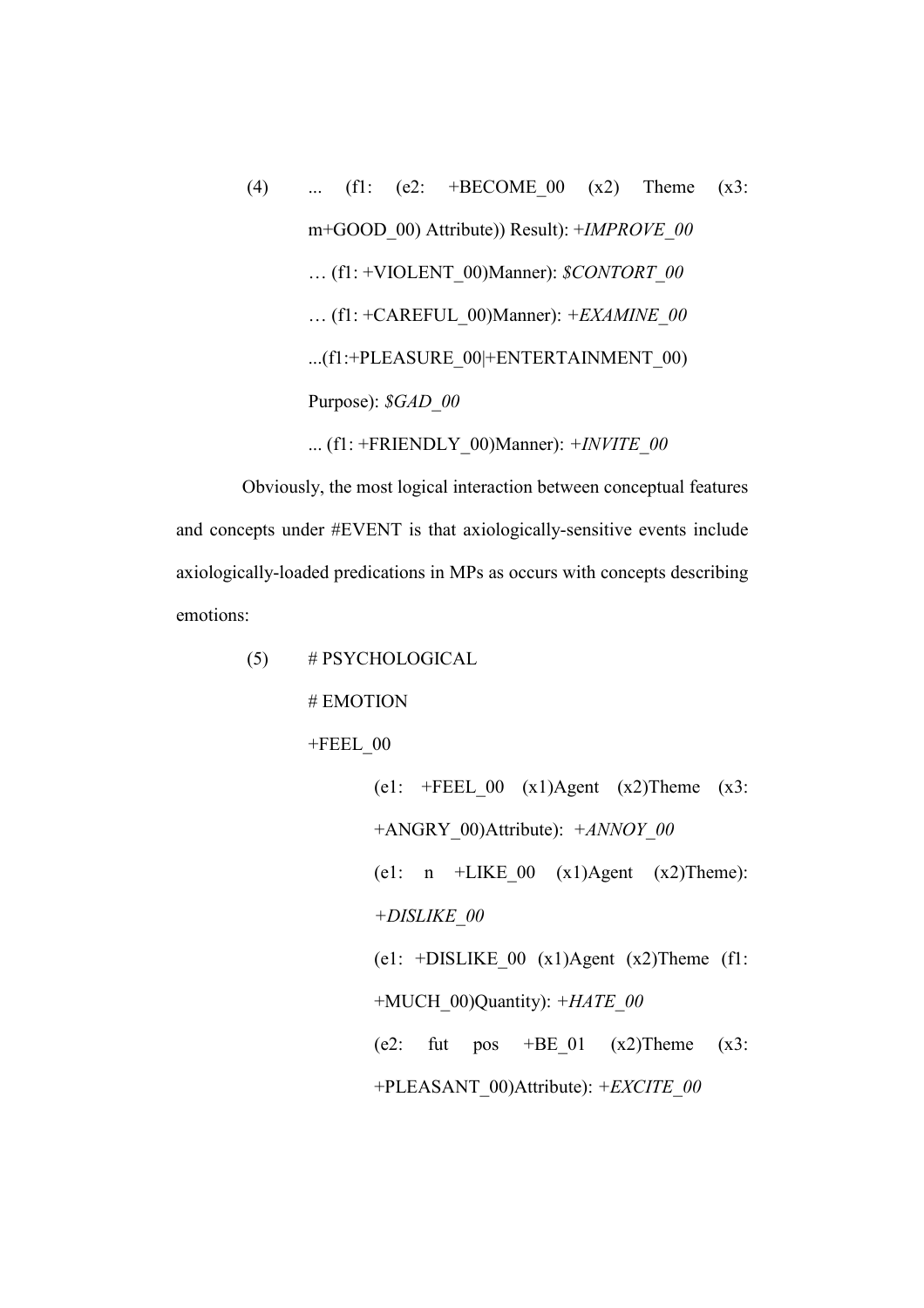(e1:  $\text{FPEEL } 00 \text{ (x1)Agent (x2)Then (x3):}$ +AFRAID  $00)$ Attribute): +FEAR 00 (e1:  $\text{+FEAR } 01 \text{ (x1)Agent (x2)Then}$  (f1: +MUCH\_00)Quantity: \$TERRIFY\_00 (e1:  $\text{FPEEL } 00 \text{ (x1)Agent (x2)Then (x3):}$ +HAPPY\_00)Attribute: +LIKE\_00 (e1:  $+LIKE_00$  (x1)Agent (x2)Theme (f1: +MUCH\_00)Quantity):  $+LOVE$ \_00 (e1: +LOVE\_00 (x1)Agent (x2)Theme …: +ATTRACT\_00 (e1:  $\text{FEEL}$  00 (x1)Agent (x2)Theme (x3: m) +SAD\_00)Attribute): +SUFFER\_00 (e1:  $\text{FEEL } 00 \text{ (x1)Agent (x2)Then (x3):}$ +WORRIED  $00)$ Attribute): +WORRY 00

 However, there are cases in which non axiologically-sensitive concepts under the #EVENT subontology may include axiologically-loaded predications in their MPs as shown in (6) and (7):

(6) # PSYCHOLOGICAL

# INTENTION

 $+WANT$  00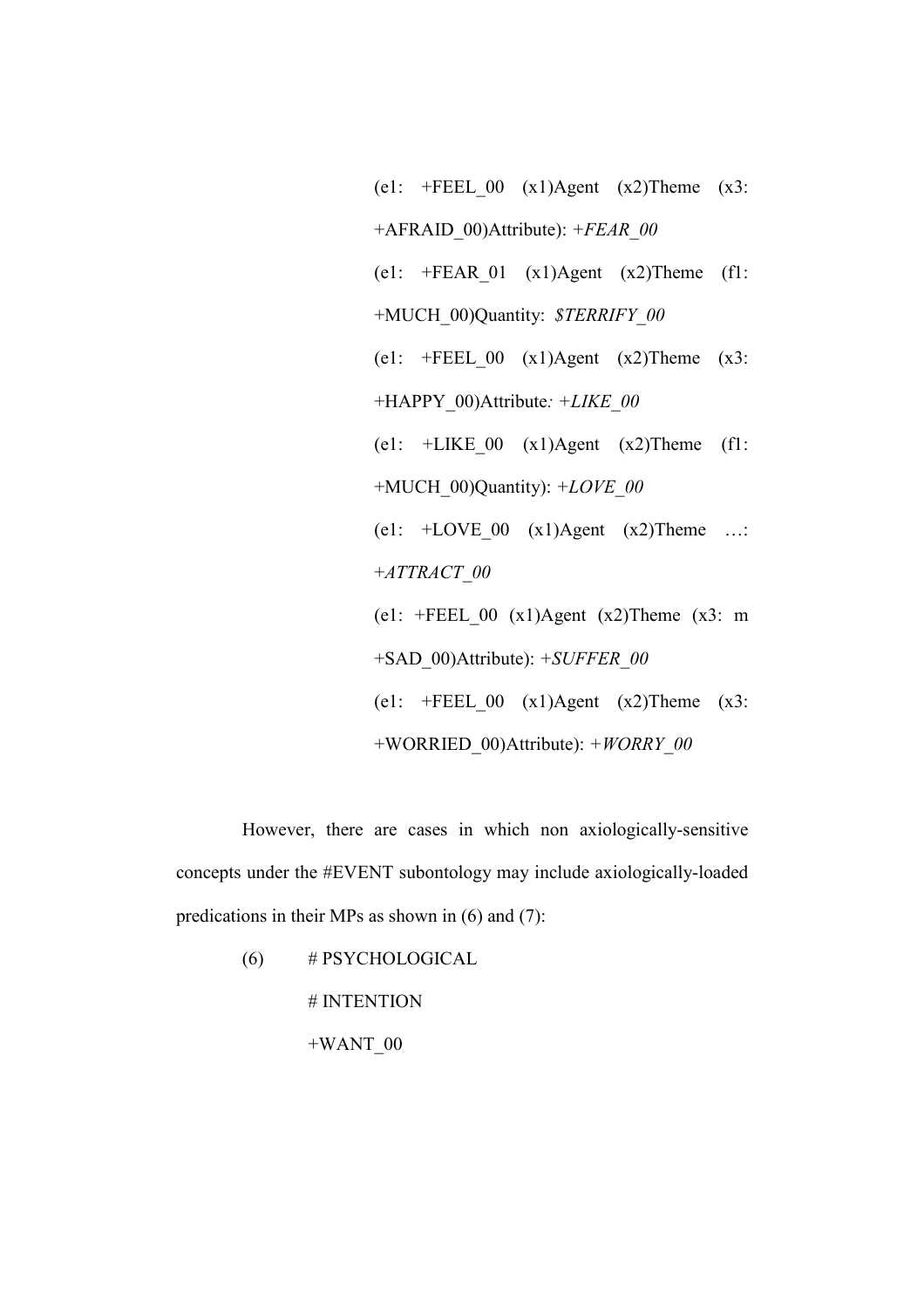# (e2:  $+BE \t01$  (x2)Theme (x3: m +IMPORTANT\_00)Attribute:  $+NEED$  00

 $(7)$  # STATIVE # RELATIONAL # IDENTIFICATION +BE\_01 (e2:  $+BE \t00$  (x2)Theme (x3: +VALUE\_00)Referent): +COST\_00

3.3 Distribution of basic and terminal concepts among the metaconcepts

In total, 103 out of 400 basic and terminal concepts included in the subontology #EVENT are sensitive to inherent axiological information in their MPs. That represents, approximately, 25% of all instances. This information refers not only to axiologically-sensitive concepts, but also to concepts which are not intrinsically axiological but include axiologicallysensitive defining concepts in their MPs. They are distributed among the four leading metaconcepts like this:

#MATERIAL 52;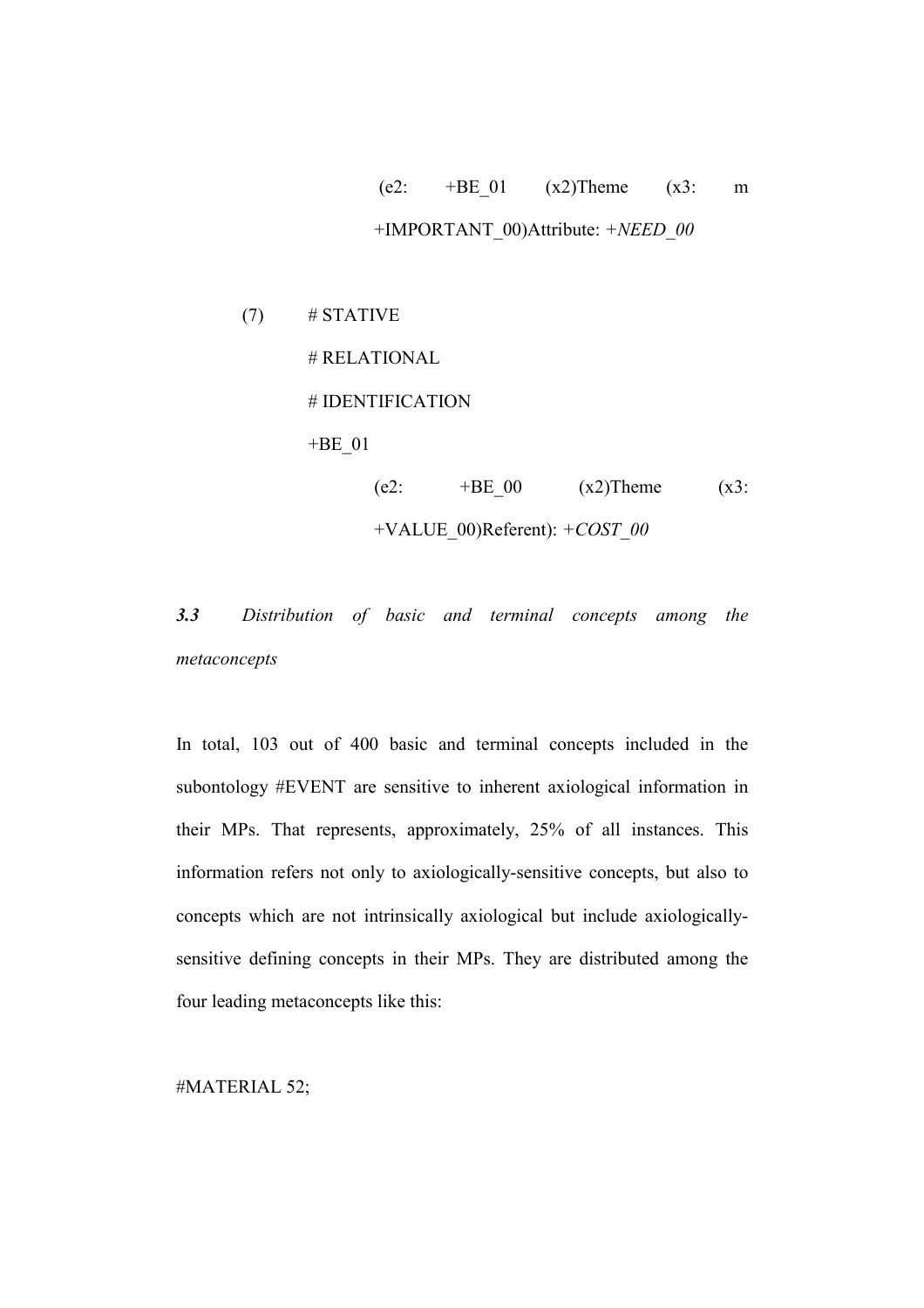#PSYCHOLOGICAL 31; #COMMUNICATION 14; #STATIVE 6

 In the first place, the metaconcept #MATERIAL incorporates the following basic and terminal concepts under the subordinate metaconcepts #CREATION, #MOTION, # TRANSFORMATION and #MATERIAL (+DO\_00):

- (a) Under the metaconcept  $\#{\text{CREATION}}$ :  $\${\text{EXCAVATE~00}}$ ; \$CHATTER\_00; \$CLANG\_00; \$SKETCH\_01.
- (b) Under the metaconcept #MOTION: \$FORCE; +FEED 00;  $SADVANCE$  00;  $+DANCE$  00;  $SFEEE$  00;  $+ESCAPE$  00; +RESCUE  $00;$  +COVER  $00;$  \$CLAP  $00;$  +COPULATE  $00;$ +CLIMB $00;$  +TREMBLE $00;$  \$LIMP $00;$  \$PRANCE $00;$ \$SIDLE\_00; \$STAGGER\_00; \$STALK\_01; \$STOMP\_00; \$STROLL\_00; \$BOLT\_00; \$CAREER\_00; \$LOPE\_00; \$GAD\_00; \$MOPE\_00.
- (c) Under the metaconcept #TRANSFORMATION: \$ADAPT\_00; \$REFORM\_00; \$BOW\_00; \$CONTORT\_00; \$WARP\_00; +DAMAGE\_00; +BURST\_00; +DECORATE\_00; +IMPROVE\_00; \$REFORM 00.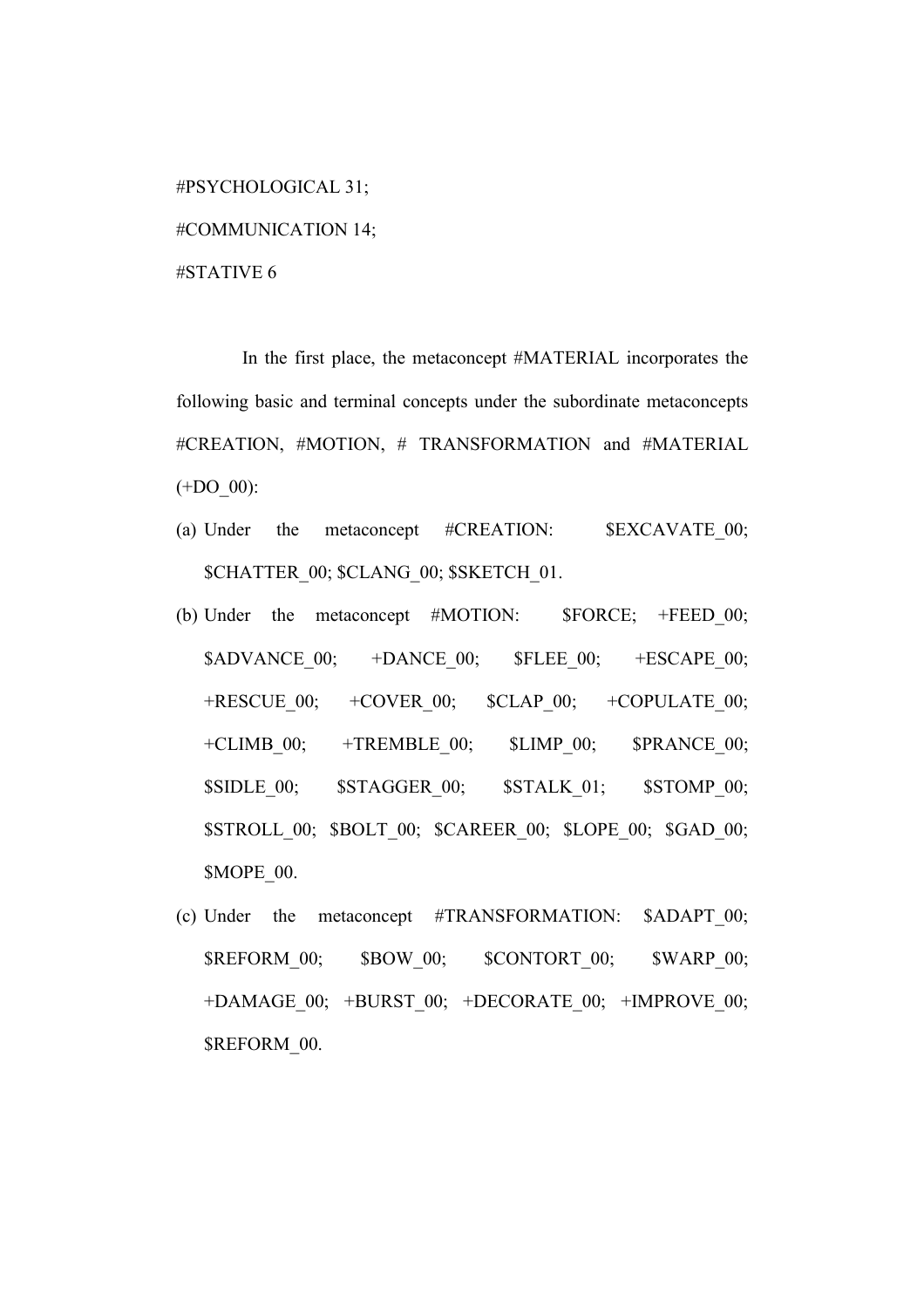(d) Under #MATERIAL and the basic concept +DO\_00: +DECEIVE\_00; +ENTERTAIN\_00; \$MASSACRE\_00; +OFFEND\_00; +PLAY\_00;  $+$ PROTECT 00;  $+$ DEFEND 00;  $+$ PUNISH 00;  $+$ RESPECT 00; +DEMONSTRATE\_00; +LAUGH\_00; +DARE\_00; +WASTE\_00.

Secondly, the metaconcept #PSYCHOLOGICAL includes the following basic and terminal concepts under the subordinate metaconcepts #COGNITION, #EMOTION, #INTENTION and #PERCEPTION:

- (a) Under the metaconcept #COGNITION: \$BROOD 00; \$CONSPIRE\_00, \$MEDITATE\_00; \$SUPPOSE\_00; +BLAME\_00; \$MISCALCULATE\_00; +EXAMINE\_00; +CHOOSE\_00; +IMAGINE\_00; \$FANTASIZE\_00; +KNOW\_00; \$DISBELIEVE\_00; +SOLVE\_00; +TRUST\_00; +DISTRUST\_00.
- (b) Under the metaconcept #EMOTION: +ANNOY 00; +FORGIVE 00; +DISLIKE  $00;$  +HATE  $00;$  +EXCITE  $00;$  +FEAR  $00;$  $\text{STERRIFY}$  00;  $+LIKE$  00;  $+LOVE$  00;  $+ATTRACT$  00; +SUFFER\_00; +WORRY\_00.
- (c) Under the metaconcept #INTENTION: +NEED\_00.
- (d) Under the metaconcept #PERCEPTION: +HURT 00; \$STALK 00; +KISS\_00.

Thirdly, the metaconcept #COMMUNICATION includes the following basic and terminal concepts: \$CONGRATULATE; \$FLATTER; \$SWEAR;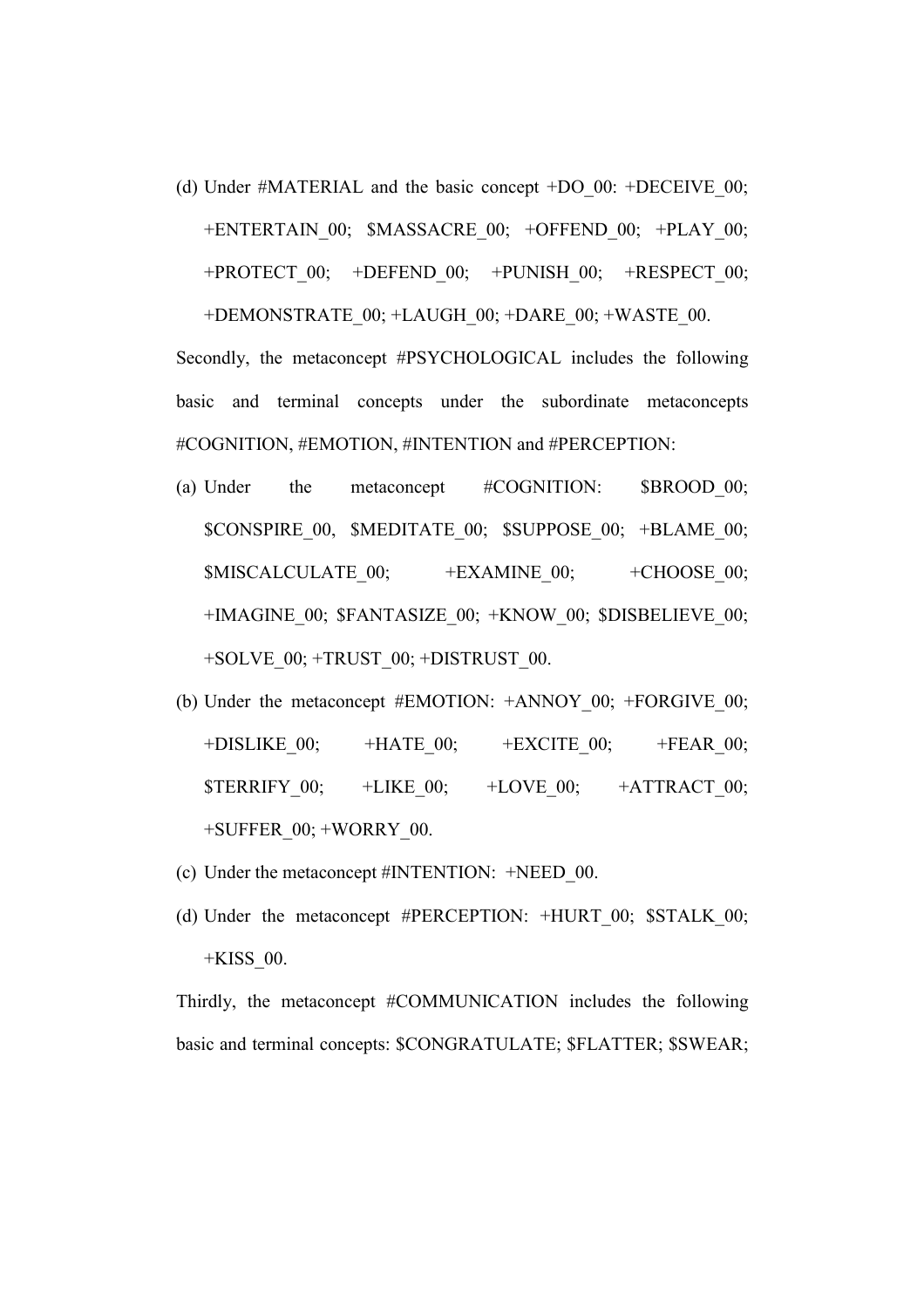+AGREE\_00; \$APPROVE; +BLAME; +BLESS; +COMPLAIN; +GREET; +LIE; +DEMAND; +INVITE; \$SCREAM; +THANK.

 Finally, the metaconcept #STATIVE includes the following basic and terminal concepts under the subordinate metaconcepts #EXISTENCE and #RELATIONAL:

(a) Under the metaconcept #EXISTENCE: +DIE\_00.

(b) Under the metaconcept #RELATIONAL: \$FEATURE 01; +COST\_00; +REST\_00; +PRESERVE\_00; \$SPORT\_00.

The most relevant finding of the distribution of axiologically-sensitive concepts under the subontology #EVENT is the high number of occurrences under the metaconcept #MATERIAL (half of the corpus selected) and, particularly, the connection of movement and action (concepts under #MOTION and #MATERIAL (+DO 00)) with axiologically-loaded concepts, reaching a balance between units with a positive and a negative bias. However, it is not surprising that concepts under #PSYCHOLOGICAL also reach a prominent position. In fact, intuitively, we would expect this metaconcept to be the leading domain. In this case, the number of occurrences under #COGNITION and #EMOTION is well-balanced, even though the negative bias is more common in the latter dimension. This is compensated with the slightly more positive bias of the concepts under #COMMUNICATION.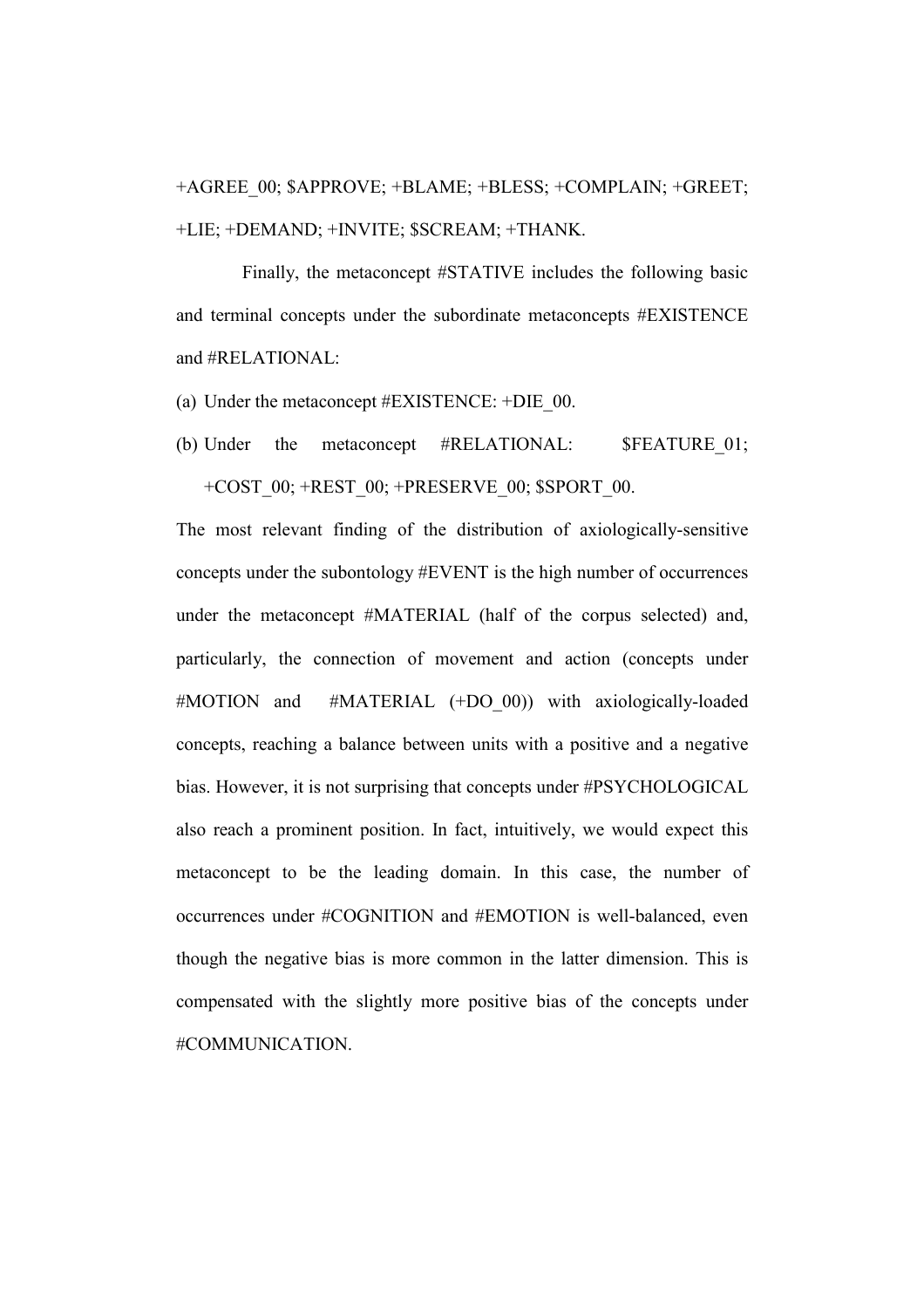Another important fact under discussion has been the existence of certain concepts which are not intrinsically axiological but include axiologically-sensitive defining concepts in their MPs. This is the case of +EXCAVATE\_00 (under the metaconcept #CREATION) and would represent many other similar concepts under the four leading metaconcepts. At first sight, it could by no means be considered as an axiologically-loaded concept, as it is not sensitive to a good-bad scale. However, it is a typical example in FunGramKB core ontology where non-axiologically sensitive concepts are defined by at least one axiologically-loaded concept. In this case  $+EXCAVATE$  00 is not defined by a single concept, but three prototypical axiological units such as +CAREFUL\_00, +IMPORTANT\_00 and  $+USEFUL$  00, as can be observed in its meaning postulate:  $+(e1)$ : +DIG\_00 (x1)Theme (x2)Referent (f1)Beneficiary (f2)Instrument (f3: +CAREFUL\_00)Manner (f4: (e2: +DISCOVER\_00 (x1)Theme (x3: +INFORMATION\_00)Referent))Purpose)(e3: +BE\_01 (x3)Theme (x4: +IMPORTANT 00  $&$  +USEFUL 00)Attribute)). Consequently, it has been included as a target concept as well as other concepts such as \$SKETCH\_01, +DEMAND\_00, \$SUPPOSE\_00 or +DEMONSTRATE\_00.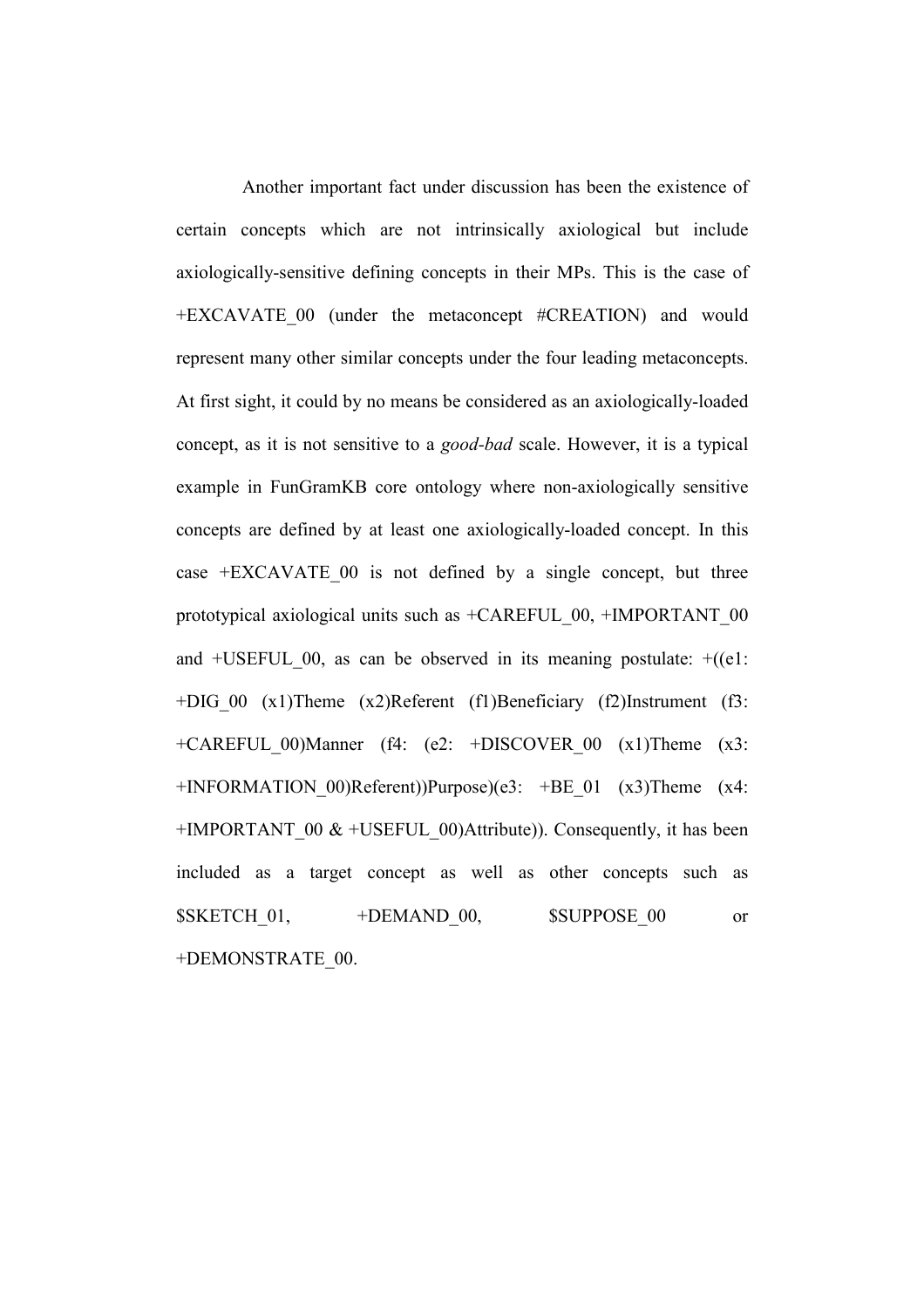3.4 Distribution of concepts from the core ontology in the axiologicallyloaded dimensions

The number of axiologically-loaded defining concepts in the MPs of concepts under #EVENT, including those affected by operators, amount to sixty-four and are distributed among the axiological dimensions referred to in Figure 4 as follows:

(8) A) GENERIC AXIS Prototypical evaluative concepts: +BAD\_00, nBE +BAD\_00, +GOOD\_00, m+GOOD\_00, nBE +GOOD\_00

B) SPECIFIC AXIS

1a) Emotion/Behaviour: +AFRAID 00, +ANGRY 00, +CALM\_00, +FEAR\_01, +HAPPY\_00, +LOVE\_00, +NERVOUS\_00, +PLEASANT\_00, +PLEASURE\_00, +SAD\_00, m+SAD\_00, +WORRIED\_00 1b) Behaviour/Emotion: +ATTACK\_00, +CAREFUL\_00, +CARELESS\_00, + CRUEL\_00, +DANGEROUS\_00, n+DANGEROUS 00, +ENTERTAINMENT 00,  $+FRIENDLY$  00,  $+NOISY$  00, n+OFFEND 00,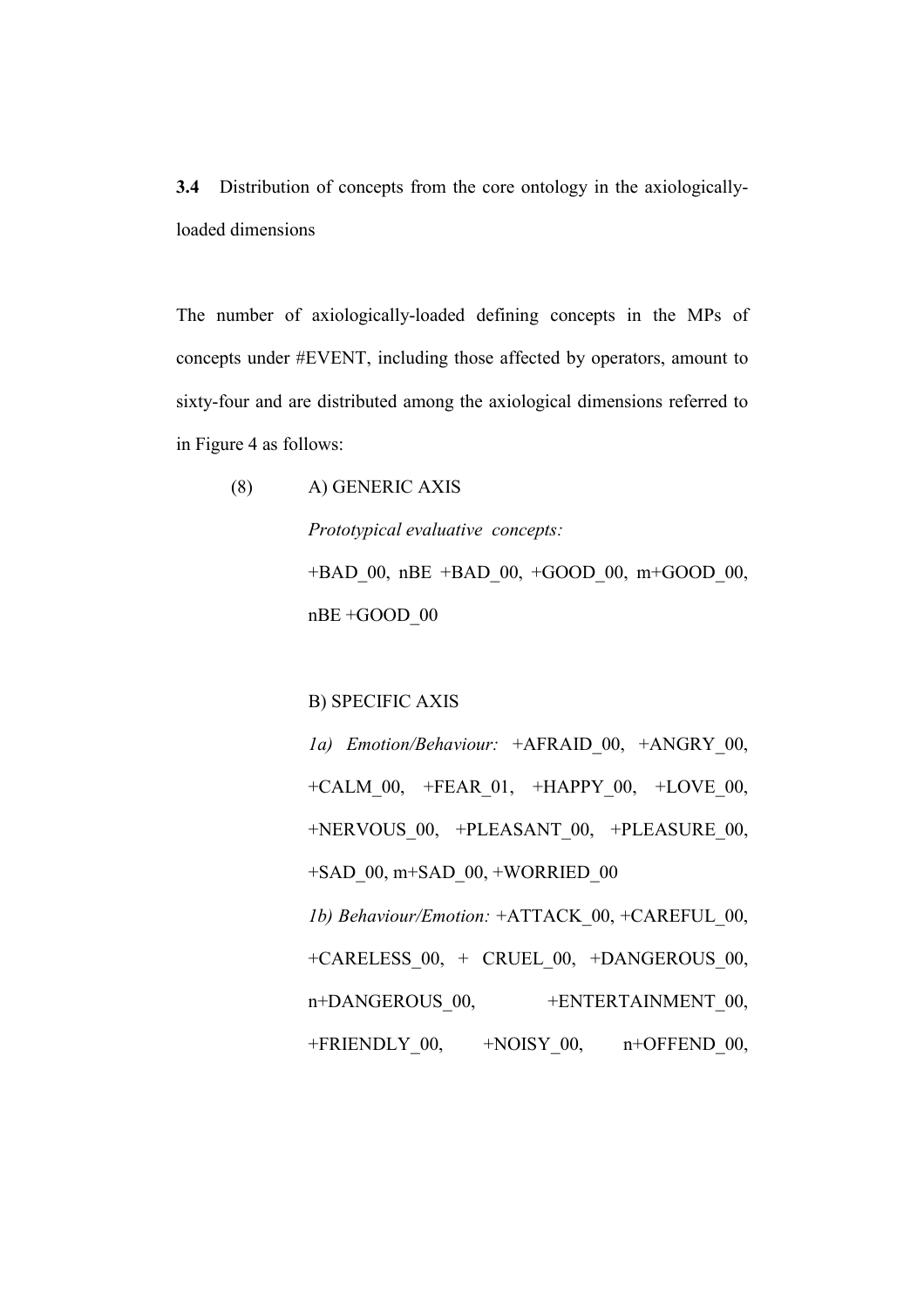+POLITE  $00$ , n+BE +POLITE  $00$ , +SERIOUS  $00$ , +VIOLENT\_00

2) Veracity:  $+DISHONEST$  00, n+BE+LEGAL 00,  $nBE+WRONG$  00,  $+RIGHT$  00,  $n+TRUST$  00,  $+$ SINCERE 00,  $+$ TRUE 00, nBE+TRUE 00, +WRONG\_00

3) Vitality:  $+HURT_00, +INJURY_00, +LIVE_00,$  $nBE+FREE$  00,  $nfut+DIE$  00,  $+PAIN$  00, +PROTECT 00, +STRONG 00, +SUFFER 00, +TIRED\_00

4) Aesthetics: +BEAUTIFUL 00, +LIKE 00, n+LIKE\_00, +UGLY\_00 5)Prominence: +IMPORTANT\_00, m+IMPORTANT\_00, + RESPECT\_00, +PROUD\_00 6) Function/Pragmatism: + DIFFICULT\_00, +EASY\_00, +USEFUL\_00 7) Economy: +VALUE\_00, n+DAMAGE\_00, 8) Religion: +GOD\_00 9) Intellect: [NO MATCH]

 Twenty-six out of sixty-four concepts refer to emotions linked to behaviour or behaviour linked to emotional processes. That is almost half of all occurrences and implies that emotional and behavioural concepts tend to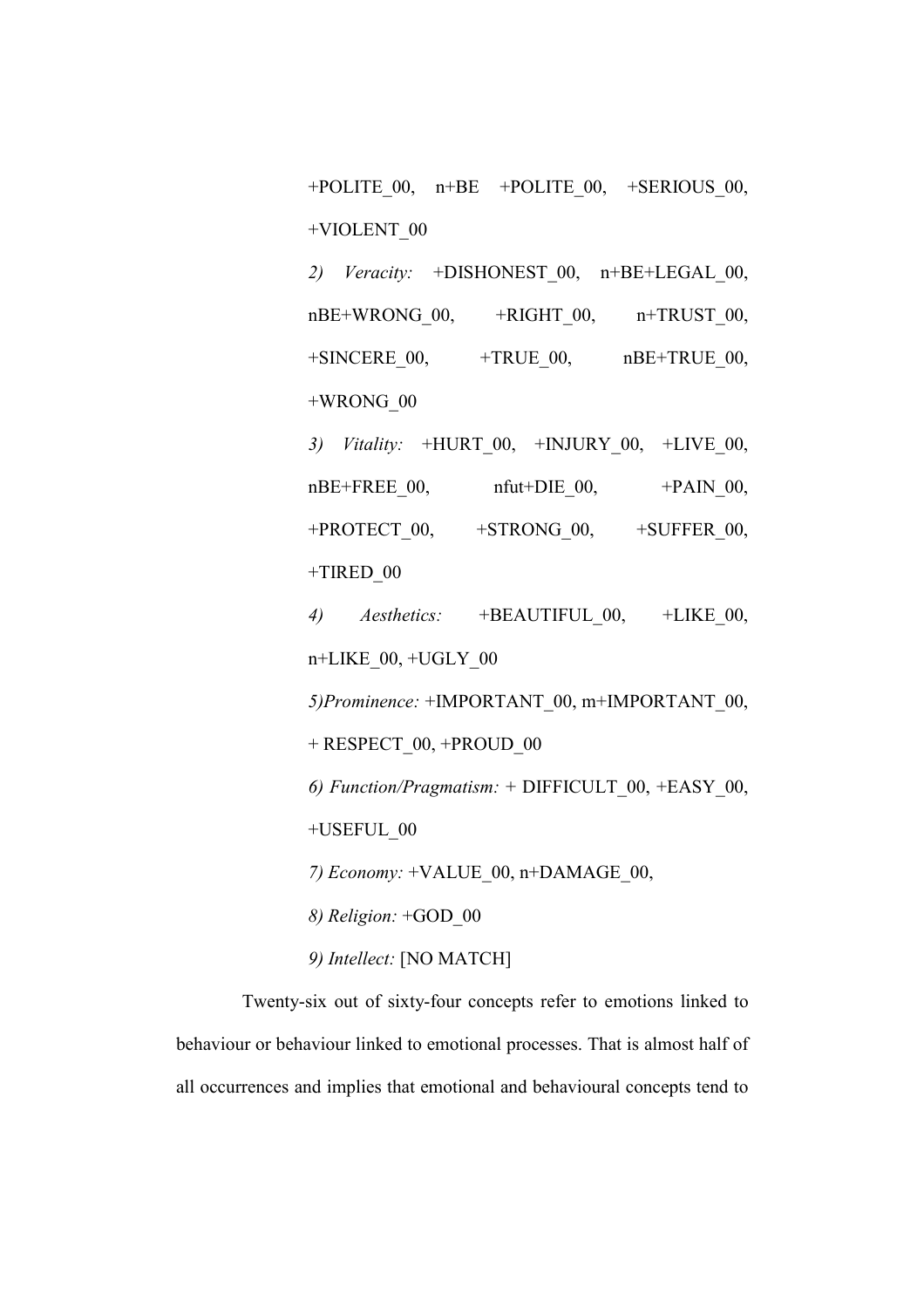be sensitive to the axiological axis and, in consequence, this affects a considerable number of concepts under the #EVENT subontology. Those which refer to the vitality or the veracity dimensions amount to nineteen cases, which is also a significant figure (almost one third).

 It can be considered normal that the number of prototypical evaluative concepts is reduced in quantity, but not in frequency. Consequently, one would expect that these general axiological units present a higher number of occurrences in the corpus under consideration, but paradoxically, a detailed analysis of the ontology shows how the most general axiological concepts (+GOOD\_00 or +BAD\_00) are not the most frequently used units for definitions in the MPs of other basic or terminal concepts in this subontology. +GOOD\_00 is used on six occasions and +BAD\_00 only three times. Other units take the lead. +TRUE\_00, for instance, is the most recurrent axiologically-loaded basic concept: nine times. It is followed by the hedonic combination +PLEASURE\_00 and +PLEASANT\_00, totaling eight instances, and the emotional combination of +FEAR 00 and +AFRAID 00, with seven cases. Other *evaluative* concepts come close to the number of occurrences of +GOOD\_00, such as in the case of +CAREFUL 00 and +ANGRY 00, five times each, or +DANGEROUS 00 and +IMPORTANT 00, four times each.

The leading concept +TRUE 00 is used in the MPs of events such as  $+LIE$  00,  $+DECEIVE$  00,  $$FANTASIZE$  00,  $+AGREE$  00,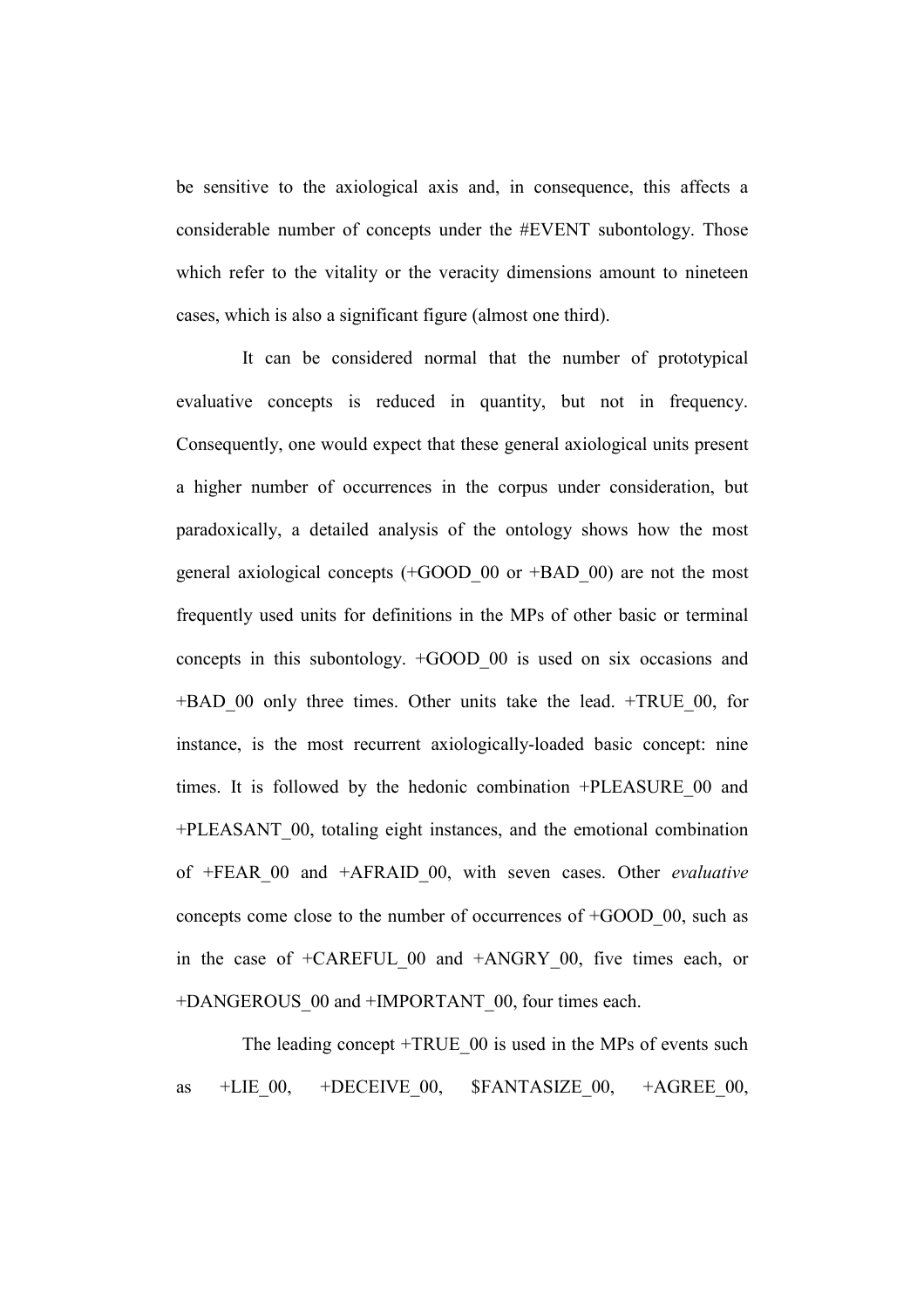+DEMONSTRATE\_00, \$SUPPOSE\_00, +IMAGINE\_00, +KNOW\_00 and \$DISBELIEVE\_00, which basically refer to cognitive processes. Only the first three instances might be rated as intrinsically axiological, which goes back to the Aristotelian debate on the nature of the truth as an essential virtue. However, concepts such as +PLEASURE\_00 and +PLEASANT\_00 are used as defining units in events such as \$GAD\_00, \$STROLL\_00, +COPULATE\_00, \$CLAP\_00, +DANCE\_00, \$FANTASIZE\_00, \$FLATTER\_00 and +EXCITE\_00, which unquestionably are units with a positive charge in the hedonic scale. Alternatively, the negative axis is wellrepresented with the concepts +FEAR\_00 and +AFRAID\_00, which occur in the MPs of events like +CHATTER 00, \$FLEE 00, +TREMBLE 00\$, BOLT 00, +FEAR 00, \$TERRIFY 00 or \$SCREAM. In addition, it is not surprising that the most general evaluative concept +GOOD 00 is used to define concepts such as \$CONGRATULATE\_00 (twice), \$APPROVE\_00, \$ADAPT\_00, \$REFORM\_00 or +IMPROVE\_00, but it is striking to find it participating in the MP of +PUNISH\_00, under the influence of the polarity operator *n*:  $(n+BE_01 ... +GOOD_00)$ .

 To conclude, dimensions such as intellect offer no match in the #EVENT subontology and other categories like religion or economy, only collect one and two examples, respectively. This needs to be compared with the number of instances in the other subontologies (#ENTITY, #QUALITY) and thus infer that these axiological categories have a limited impact at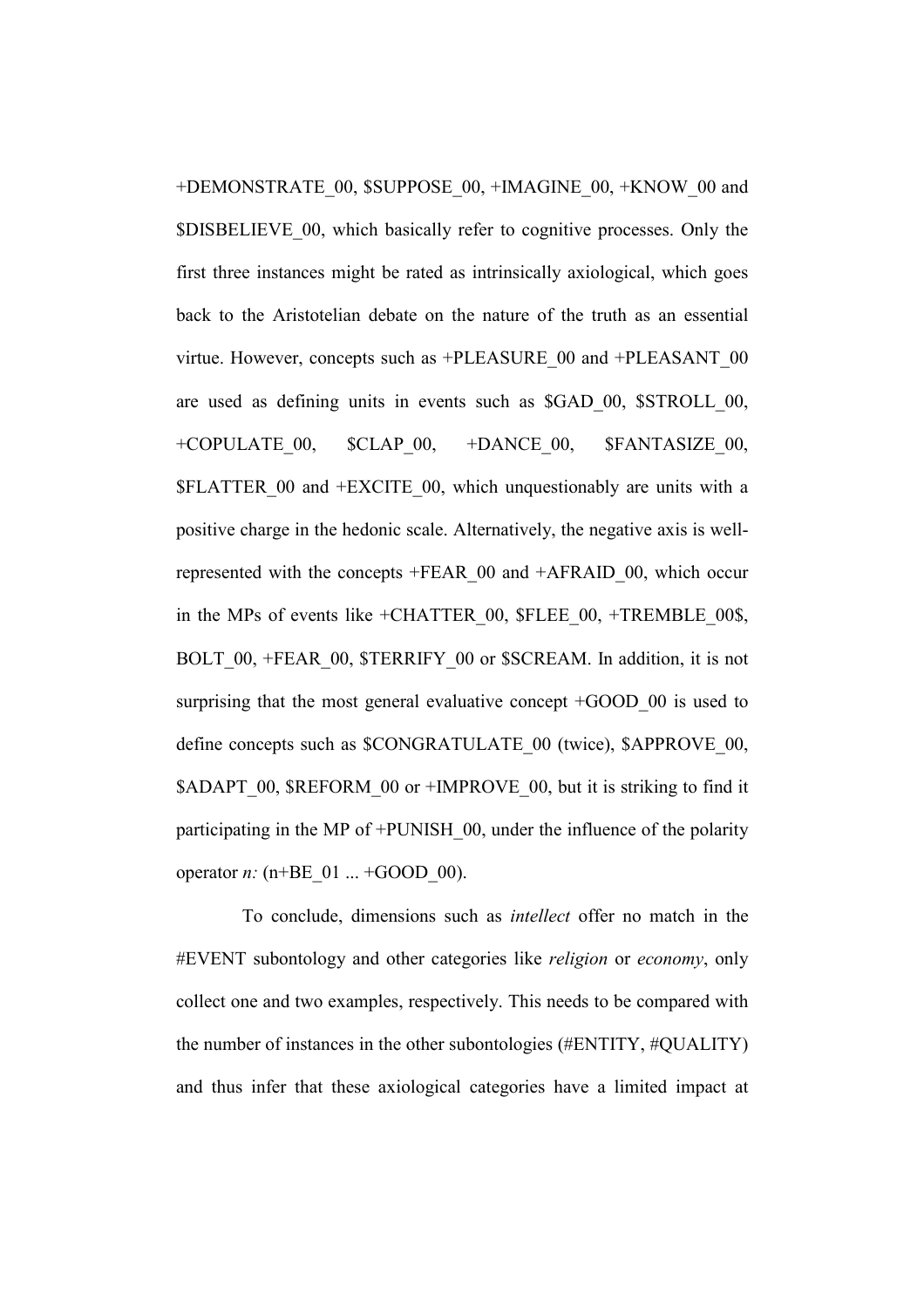conceptual level, whereas others such as function/pragmatism, prominence or aesthetics, with at least three or four examples, are better grounded in the verbal subontology.

## 4. Conclusions

The previous discussion of the analysed data facilitates the concluding result: there is no reason to consider #EVENTS as less sensitive to the axiological parameter than #ENTITIES or #QUALITIES. Approximately one fourth of basic and terminal concepts included in the subontology #EVENT are sensitive to inherent axiological information in their MPs. This 25% exceeds all previous expectations or calculations.

 In broad terms, it has been observed how the axiological features are expanded and distributed throughout a set of semantic-conceptual instruments (basic concepts in predications or satellites of meaning postulates as well as terminal concepts), and syntactic-semantic ones (predication operators such as quantification or polarity) in line with the process of stepwise conceptual decomposition characterizing FunGramKB. This reinforces evaluation as a fact of crucial importance for a well-founded understanding of the relationship between lexical structure and cognition.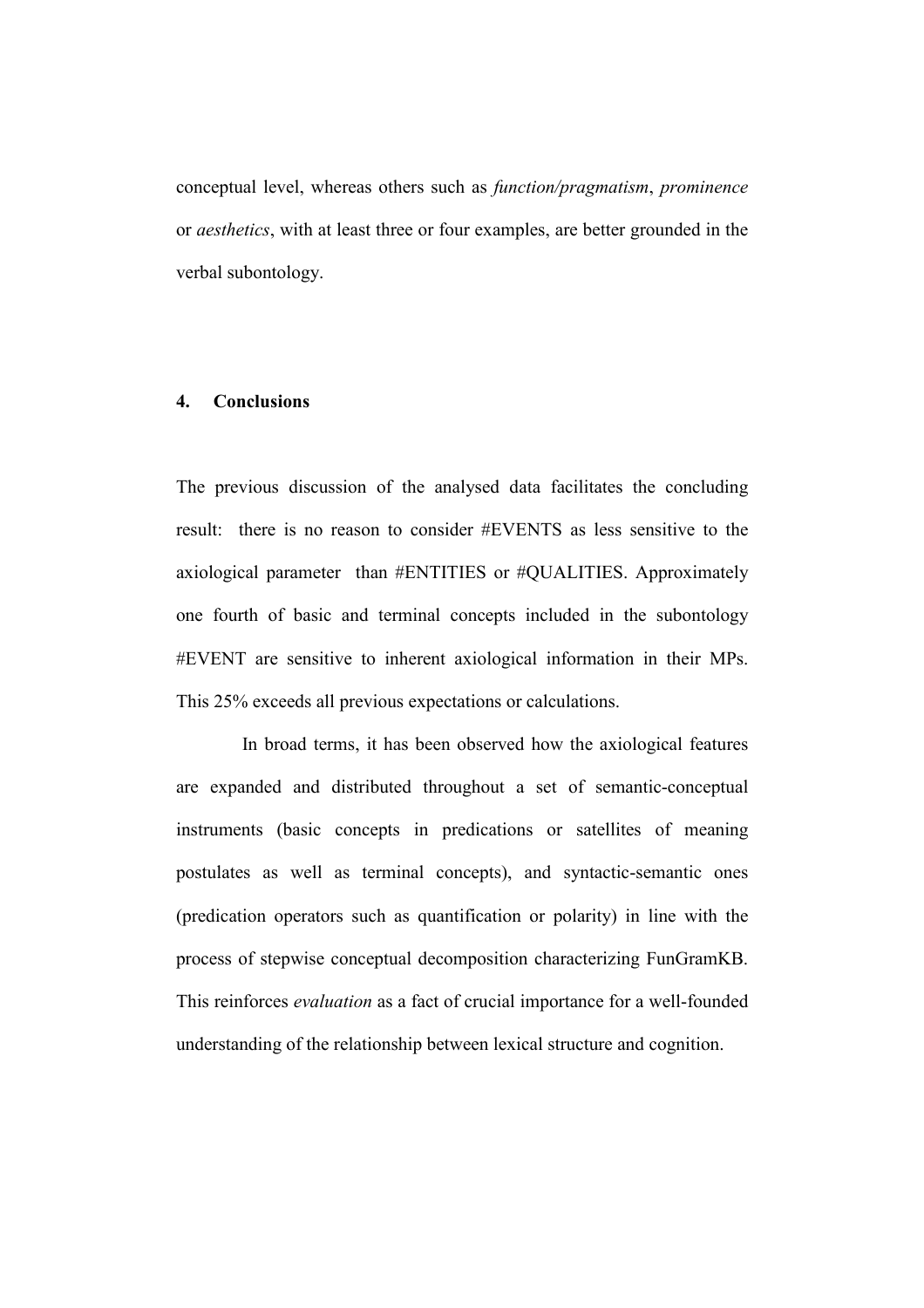The results obtained in the present study have shown the high number of axiologically-sensitive concepts under the metaconcept #MATERIAL (half of the corpus selected) and, particularly, the connection of movement and action (concepts under #MOTION and #MATERIAL (+DO\_00)). This finding provides further evidence for the axiological link between conduct and action through movement or orientation (Faber and Mairal-Usón 1999: 242). Furthermore, it has been demonstrated that concepts under #PSYCHOLOGICAL also reach a prominent position and become the leading conceptual domain. By contrast, the positive bias of the concepts under #COMMUNICATION has been another significant finding.

 In conclusion, the only axiological hierarchy that can be assumed at conceptual level is built into language and depends, for its relevance (positive or negative), on what is perceived by the vast majority of speakers of linguistic communities. Consequently, the proposal to insert axiological notations in FunGramKB ontology, in the lexica under construction or, alternatively, in other levels of meaning description in the Lexical Constructional Model should be explored as a key factor for meaning construction.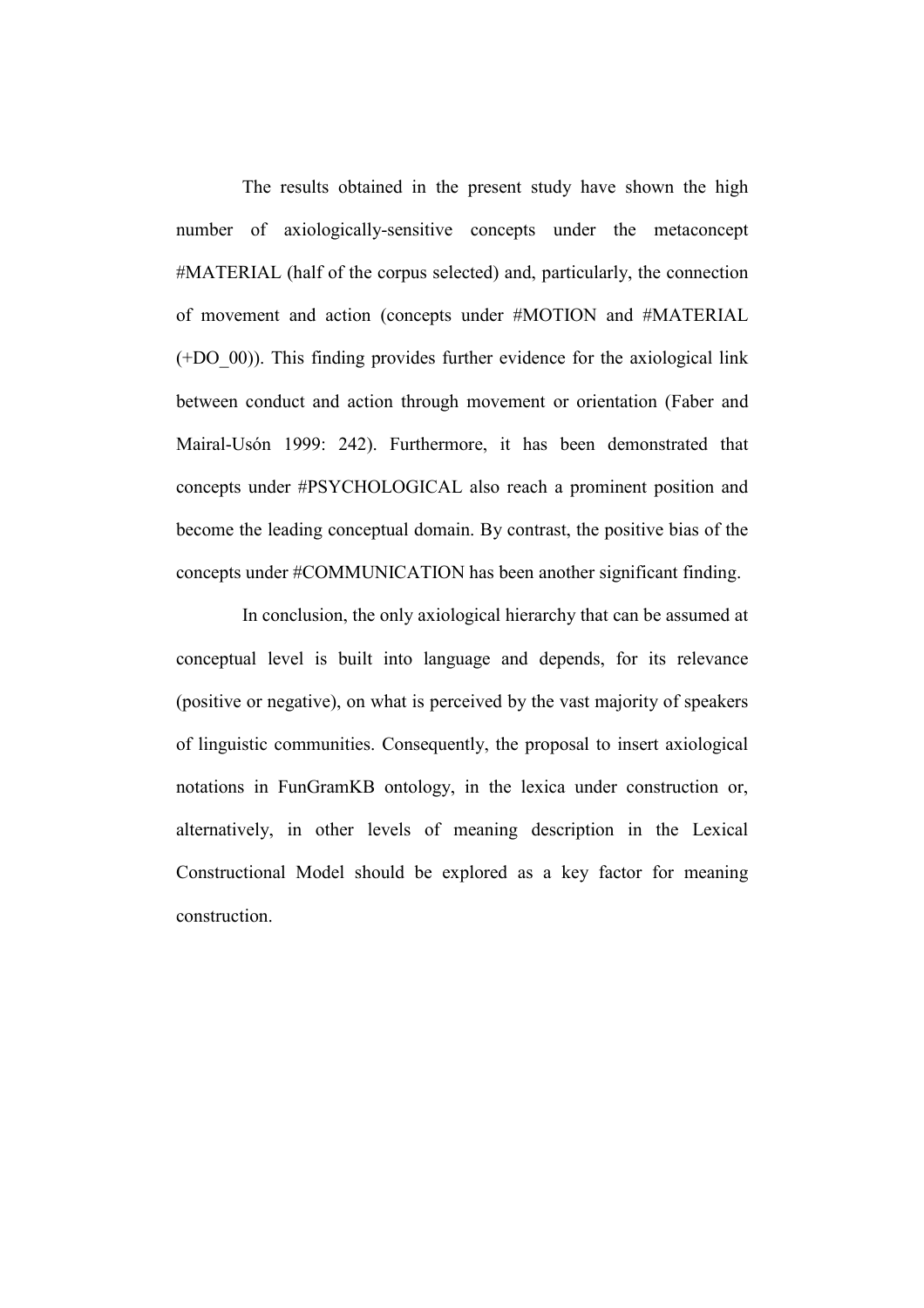# Acknowledgement

The research described in this paper is part of the project entitled Elaboración de una subontología terminológica en un contexto multilingüe (español, inglés e italiano) a partir de la base de conocimiento FunGramKB en el ámbito de la cooperación internacional en materia penal: terrorismo y crimen organizado, funded by the Spanish Ministry of Science and Innovation. Code: FFI2010-15983.

## **Notes**

1 FGKB Core ontology is seen as an IS-A conceptual hierarchy which allows non-monotonic multiple inheritance. This ontology is both universal and linguistically-motivated.

2 In figure 1, the concept +BLAME\_00 (including the information in the "Superordinate(s)", "Thematic Frame" and "Meaning Postulate" sections) is represented in the machine-readable metalanguage called COREL. The natural language equivalence can be read in the section called "Description".

3 The origins of the FLM are deeply rooted in the early Functional Grammar approach to the lexicon offered by Simon C. Dik (1978, 1989), but also in the structural semantics theory of Eugenio Coseriu (1967).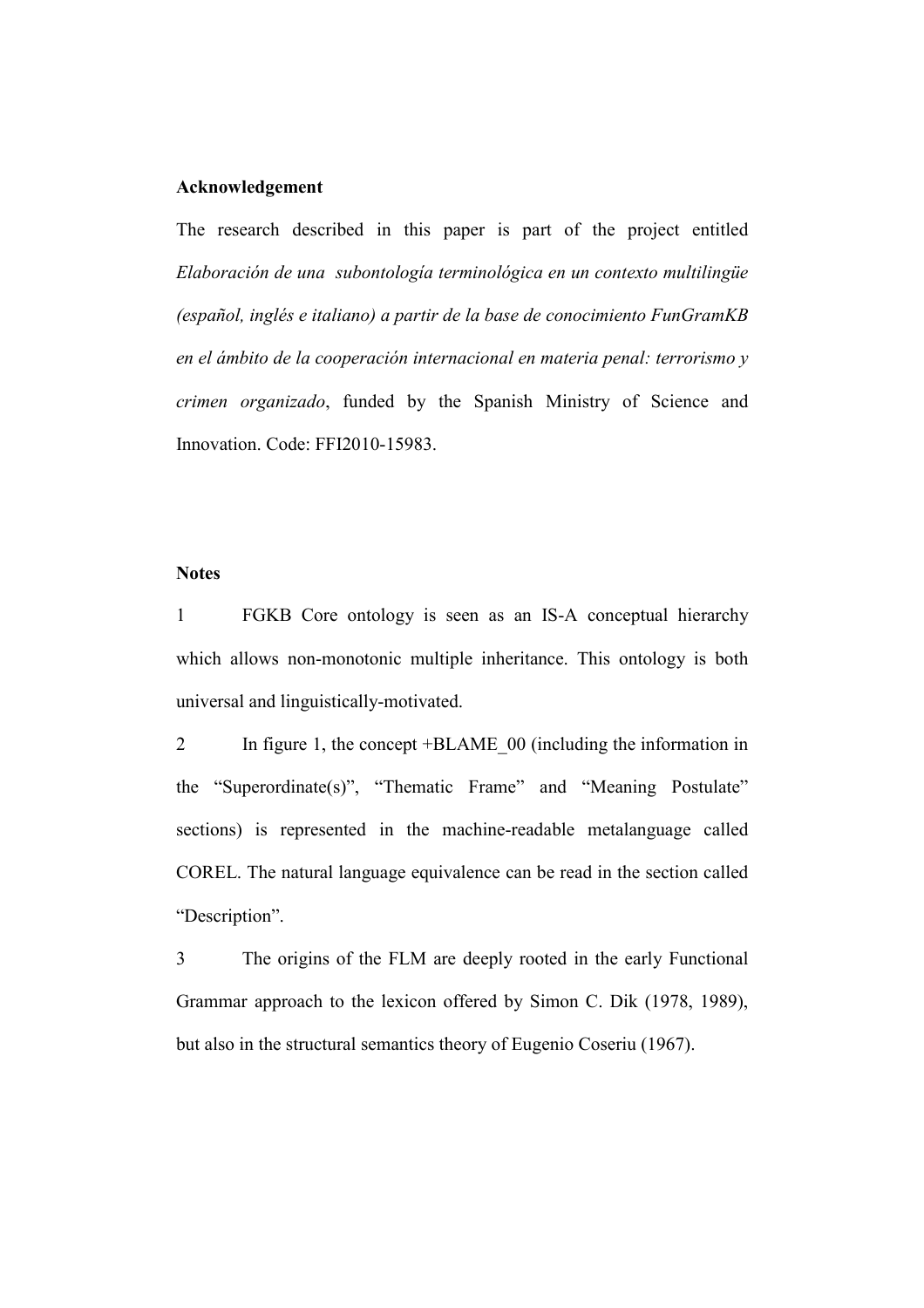4 Coseriu considered classematics as a promising field of research at that time. He considered that an in-depth analysis of their structure and types could contribute to the clarification of a key process in language: the interaction between the pragmatic, the semantic, the syntactic and the lexical component.

5 Coseriu, again, intuited and inspired this macro-organizational pattern when he stated that "… there may be classes like "positive", "negative", which justify copulative combinations as It. "bello e buono" [noble and handsome], "grande e grosso" [big and tall], "piccolo e brutto" [small and ugly], etc., (adjectives which belong, in each case, to the same class), or adversative combinations as Sp. "pobre pero honrado" [poor but honest] It. "povero ma onesto" (adjectives which belong to different classes)..." [Translated from Spanish] (Coseriu, 1977: 176).

6 From a linguistic perspective, as was claimed in Felices-Lago (2003), different axiological levels are not hierarchical according to the deterministic, religious or ideological point of view of philosophers or individuals (i.e. Tischner), even if their ideas are extremely well-presented. The only hierarchy that can be assumed for general purposes is built in language and depends, for its relevance (positive or negative), on what is perceived by the vast majority of speakers of a linguistic community as well as on the result of an exhaustive scrutiny of empirical data.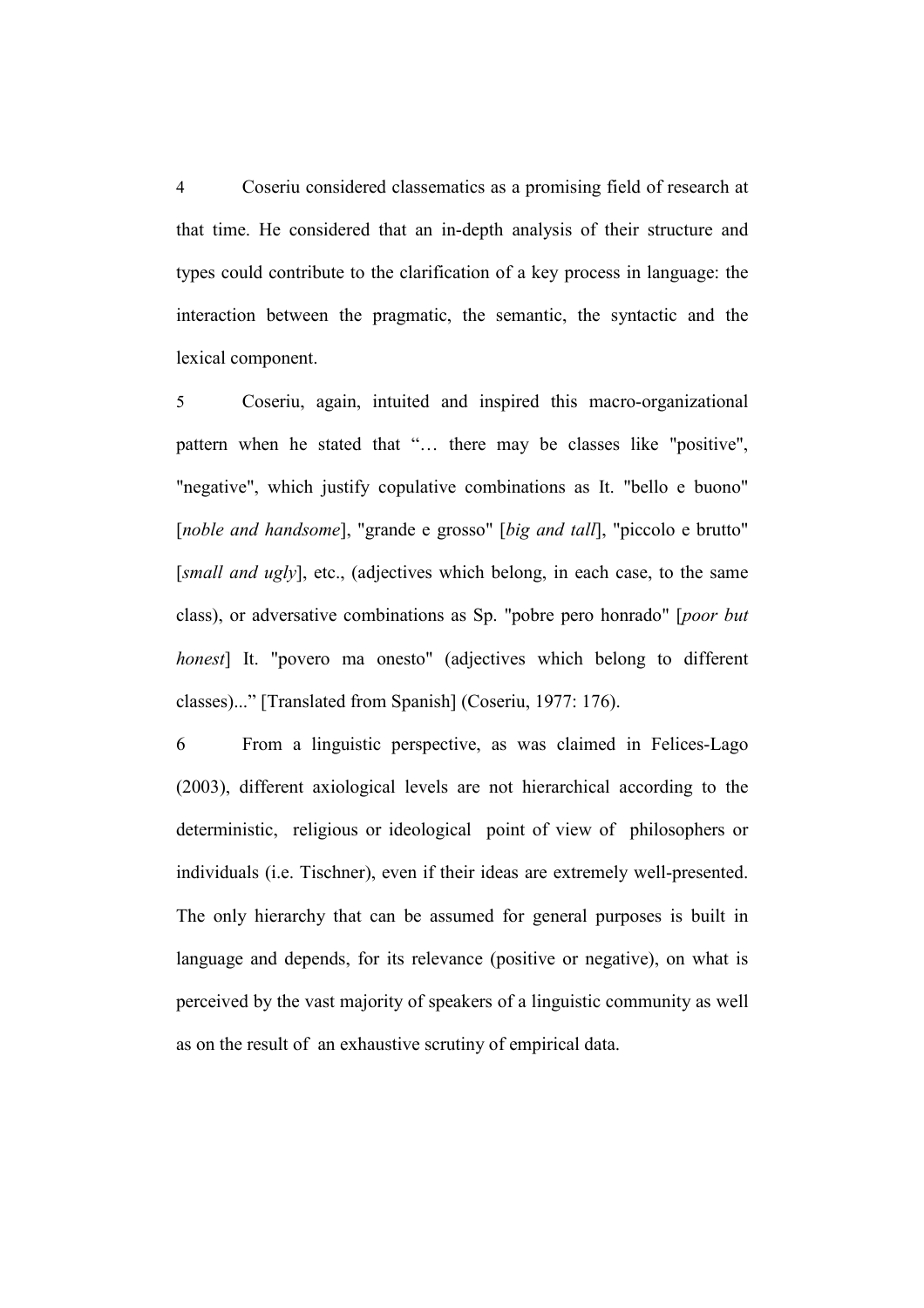7 The relevance of this axis is based on the evidence provided by the axiological classifications of philosophers, psychologists and linguists throughout the XX century. For a more detailed study, see Felices-Lago (1991: chapters III and IV).

8 Attribute and/or Theme are thematic roles of arguments in the Thematic Frame or the Meaning Postulate predications (e1, e2, e3, etc.) in FunGramKB (see Figure 5 or 6). Other thematic roles for arguments are Agent, Referent, Origin, Goal or Location.

9 *Manner* is one of the thematic roles of satellites (f1, f2, f3, etc.). Other common thematic roles of satellites in FunGramKB are beneficiary, company, comparison, condition, duration, frequency, instrument, means, position, purpose, quantity, reason, result, scene, speed or time.

# **References**

- Aarts, Jan and Calbert, Joseph. 1979: Metaphor And Non-Metaphor: The Semantics of Adjective-Noun Combinations. Tübingen: Max Niemeyer.
- Alba Juez, Laura and Martínez Caro, Elena. 2011. "No wonder you're in trouble! The evaluative function as part of the hidden pragmatic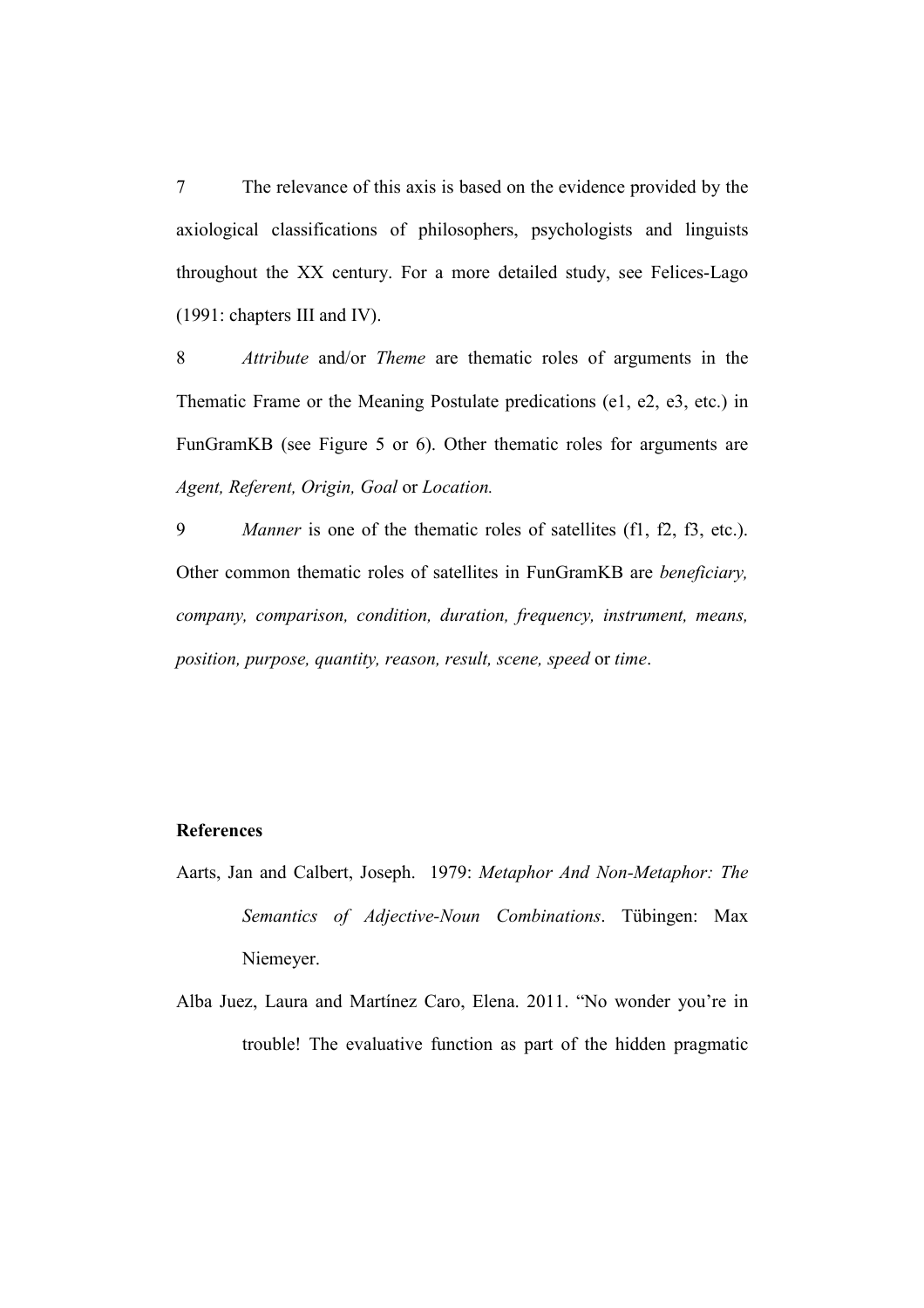meaning of certain expressions in English and Spanish". Rocky Mountain Review of Language and Literature. 65/2: 188-207.

Cortés-de-los-Ríos, María Enriqueta. 2001. Nuevas Perspectivas Lingüísticas en la Publicidad Impresa Anglosajona. Almería: University of Almería.

Coseriu, Eugenio. 1967. "Lexicalische solidaritäten." Poetica, 1: 293-303.

- Coseriu, Eugenio. 1968. "Les structures lexématiques." In Probleme der Semantik. Beiheft 1 (Neue Folge) Zeitschrift für französische Sprache und Literatur, W. Thomas Elbert (ed.), 13-16. Wiesbaden.
- Coseriu, Eugenio. 1977. Principios de Semántica Estructural. Madrid: Gredos.
- Dik, Simon C. 1978. Stepwise Lexical Decomposition. Lisse: The Peter De Ridder Press.
- Dik, Simon C. 1989. The Theory of Functional Grammar. Part I: The Structure of the Clause. Dordrecht: Foris.
- Escalier, Marie Christine and Fournier, Corinne. 1997. "Towards a notional representation of meaning in the Meaning-Text Model: The case of the French SI". In Recent Trends in Meaning Text Theory, Leo Wanner (ed.), 25-55. Amsterdam: John Benjamins.
- Faber, Pamela and Mairal-Usón, Ricardo. 1999. Constructing a Lexicon of English Verbs. Berlin / New York: Mouton de Gruyter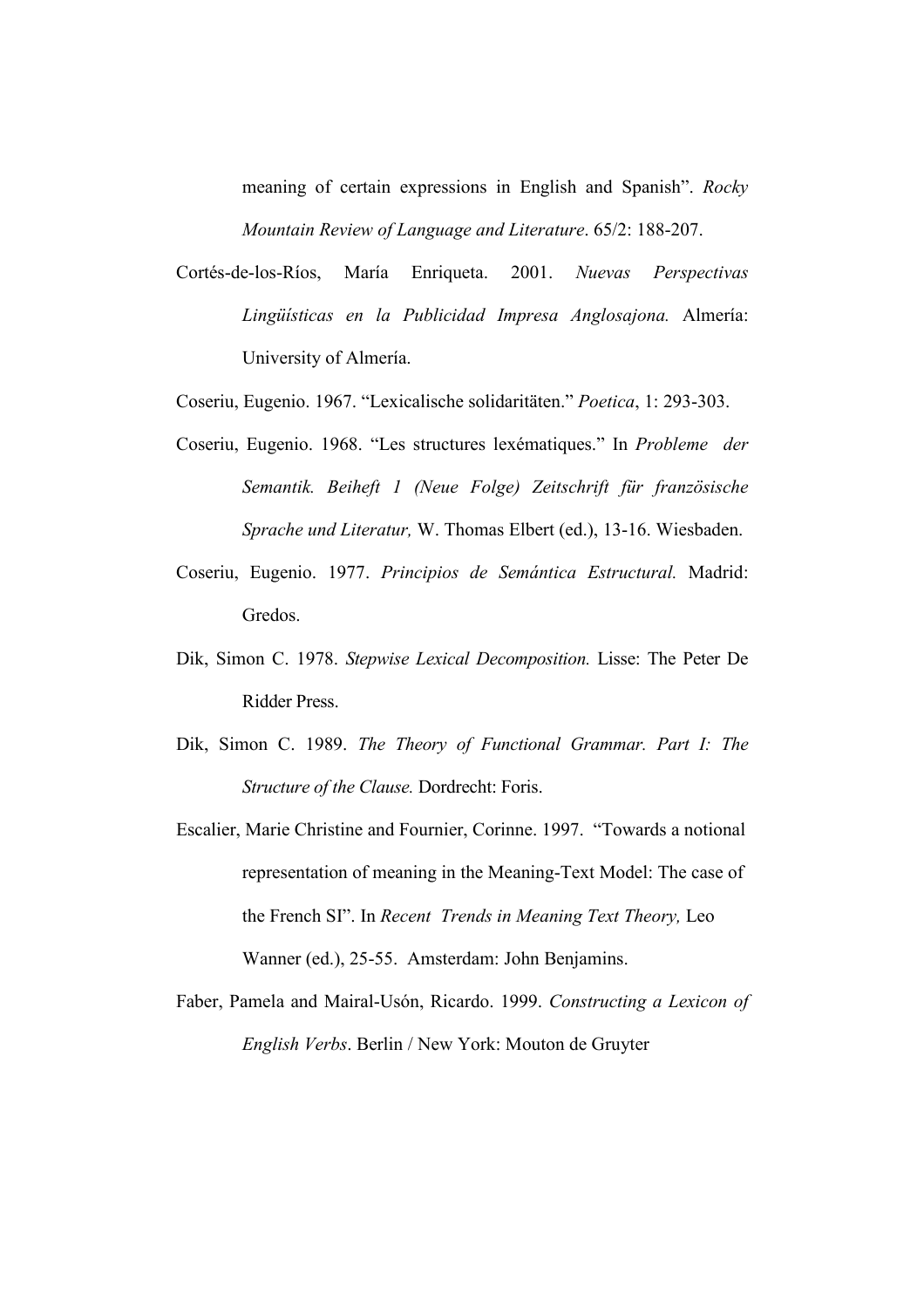- Felices-Lago, Ángel. 1991. El Componente Axiológico en el Lenguaje. Su Configuración en los Adjetivos que Expresan Emociones y Conducta en la Lengua Inglesa. Ph. D. Dissertation. Granada: University of Granada.
- Felices-Lago, Ángel. 1997a. "The integration of the axiological classeme in an adjectival lexicon based on Functional-Lexematic principles". In A Fund of Ideas: Recent Developments in Functional Grammar, Christopher S. Butler, John H. Connolly, Richard A. Gatward and Roel M. Vismans (eds), 95-112. Amsterdam: IFOTT.
- Felices Lago, Ángel. 1997b. "La compilación de un diccionario de términos valorativos desde la perspectiva Lexemático-Funcional". In Toward a Functional Lexicology/ Hacia una lexicología funcional, Gerd Wotjak (ed.), 159-184. Frankfurt am Main: Peter Lang.
- Felices-Lago Ángel. 2003. "Reformulation of the domain-level semantic pattern of axiological evaluation in the lexicon of English verbs". Hermes 30: 179-198.
- Hare, Richard M. 1952. The Language of Morals. London: Clarendon Press. (Oxford University Press, 1964).
- Hunston, Susan and Thompson, Geoff. (eds) 1999. Evaluation in Text. Authorial Stance and the Construction of Discourse. Oxford: Oxford University Press.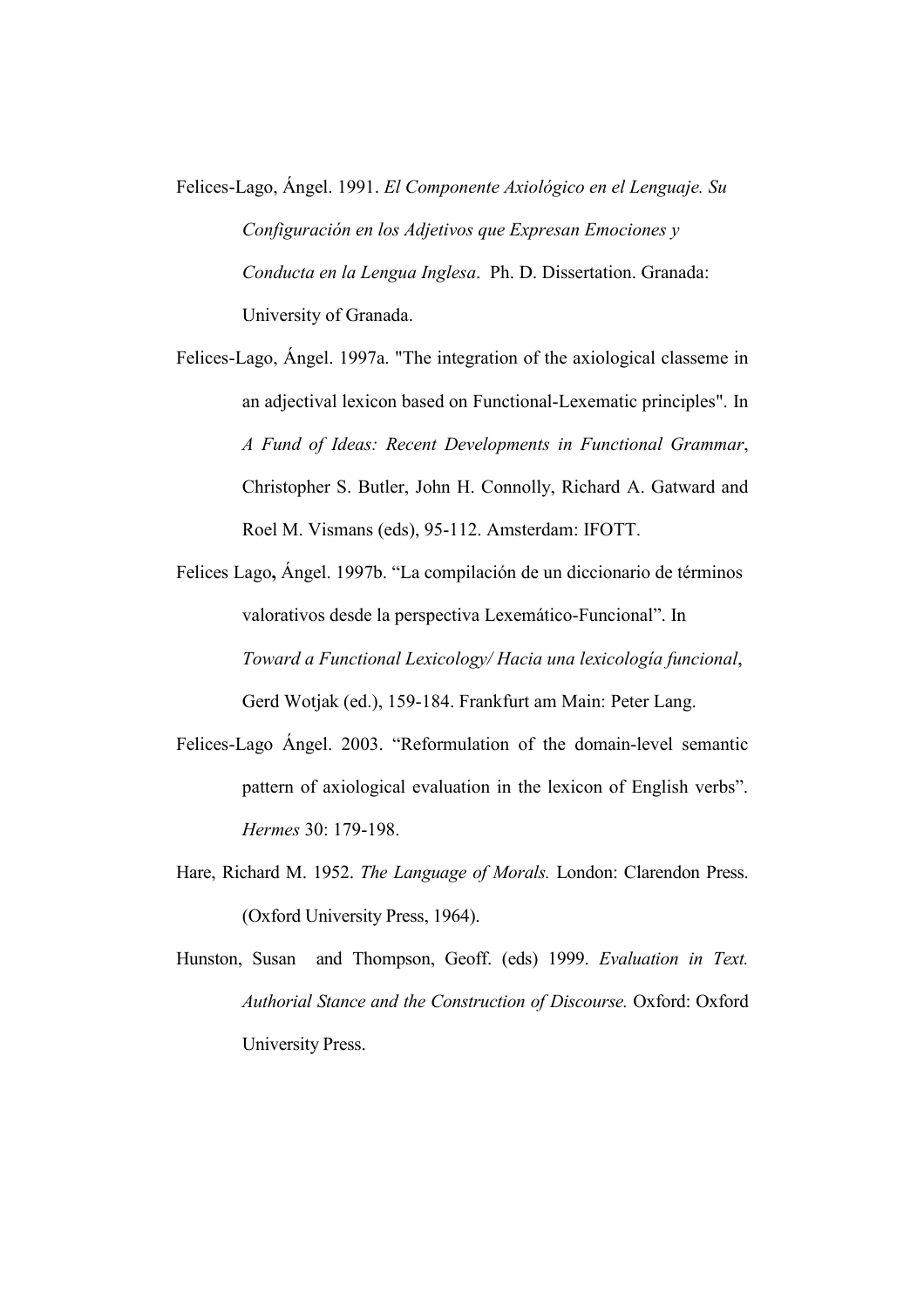- Katz, Jerrold J. 1964. "Semantic theory and the meaning of 'good`". The Journal of Philosophy LXI, 23. 739-766.
- Krzeszowski, Tomasz P. 1990. "The axiological aspect of idealized cognitive models". In Meaning and Lexicography, Jerzy Tomaszczyk and Barbara Lewandowska (eds), 135-165. Amsterdam: John Benjamins.
- Krzeszowski, Tomasz P. 1993. "The axiological parameter in preconceptual image schemata." In Conceptualizations and Mental Processing in Language, Richard A. Geiger and Brygida Rudzka-Ostyn (eds), 307-330. Berlin: Mouton de Gruyter.
- Krzeszowski, Tomasz P. 1997. Angels and Devils in Hell. Elements of Axiology in Semantics. Warsaw: Energeia.

Leech, Geoffrey. 1975. Semantics. Harmondsworth: Penguin.

Lyons, John. 1977. Semantics. Cambridge: Cambridge University Press.

- Mairal-Usón, Ricardo and Periñán-Pascual, Carlos. 2009. "The anatomy of the lexicon component within the framework of a conceptual knowledge base". Revista Española de Lingüística Aplicada, 22: 217-244.
- Mairal-Usón, Ricardo and Periñán-Pascual, Carlos. 2010. "Role and Reference Grammar and ontological engineering". In Los Caminos de la Lengua. Estudios en Homenaje a Enrique Alcaraz Varó, J. L.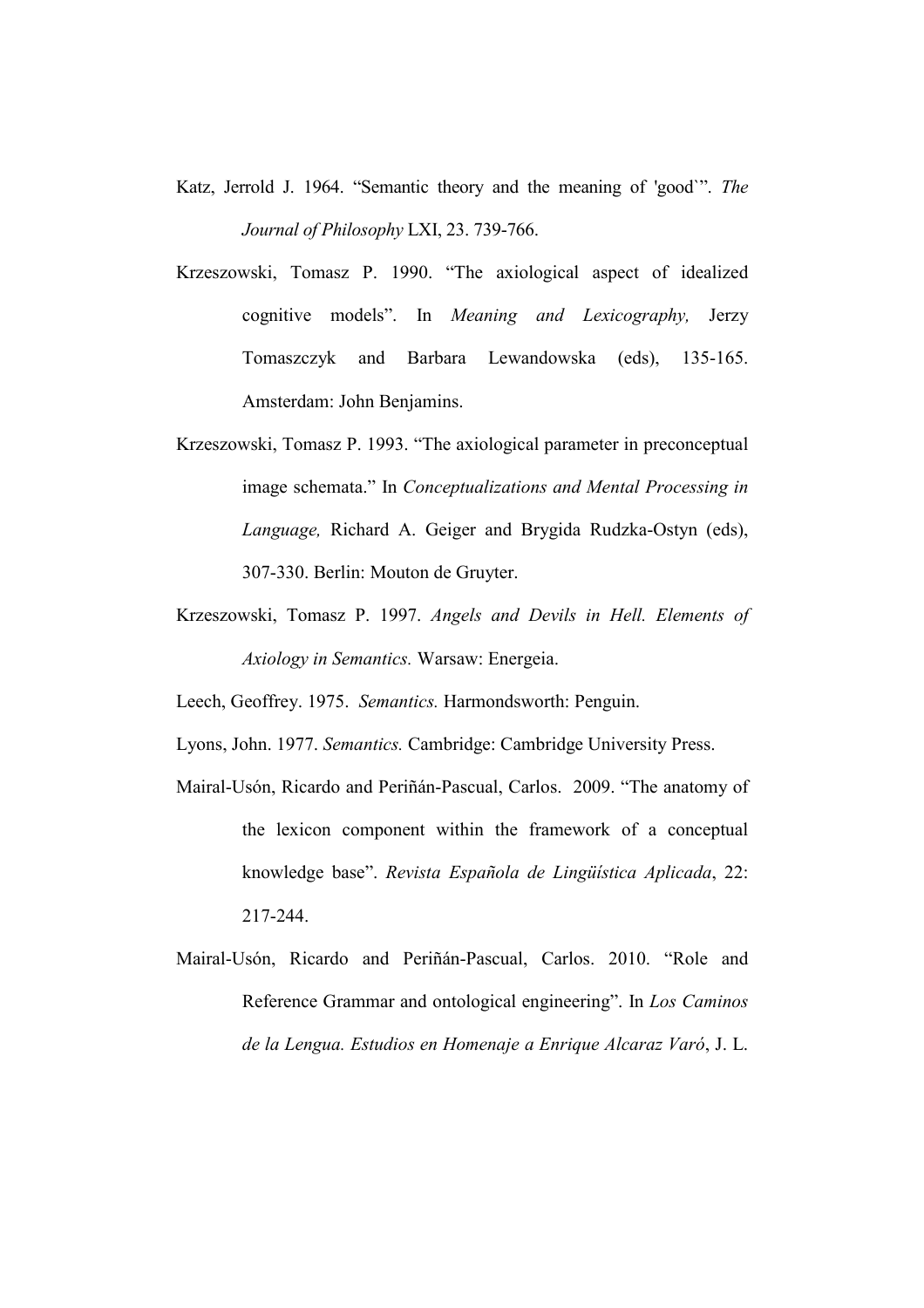Cifuentes, A. Gómez, A. Lillo, J. Mateo and F. Yus (eds), 649-665. Alicante: University of Alicante.

- Mairal-Usón, Ricardo and Ruiz de Mendoza-Ibáñez, Francisco José. 2008. "New challenges for lexical representation within the Lexical-Constructional Model". Revista Canaria de Estudios Ingleses 57: 137-158.
- Mairal-Usón, Ricardo and Ruiz de Mendoza-Ibáñez, Francisco José. 2009. "Levels of description and explanation in meaning construction". In Deconstructing Constructions, Christopher Butler and Javier Martín-Arista (eds), 153-198. Amsterdam: John Benjamins.
- Martin, James and White, Peter. 2005. The Language of Evaluation. Appraisal in English. New York: Palgrave Macmillan.
- Martín-Mingorance, Leocadio. 1987. "Classematics in a Functional-Lexematic grammar of English". Actas del X Congreso de AEDEAN, AEDEAN, Zaragoza, 377-388.
- Martín-Mingorance, Leocadio. 1990. "Functional Grammar and Lexematics in lexicography". In Meaning and Lexicography, Jerzy Tomaszczyk and Barbara Lewandowska (eds), 227-253. Amsterdam: John Benjamins.
- Martín-Mingorance, Leocadio. 1995. "Lexical logic and structural semantics. Methodological underpinnings in the structuring of a lexical database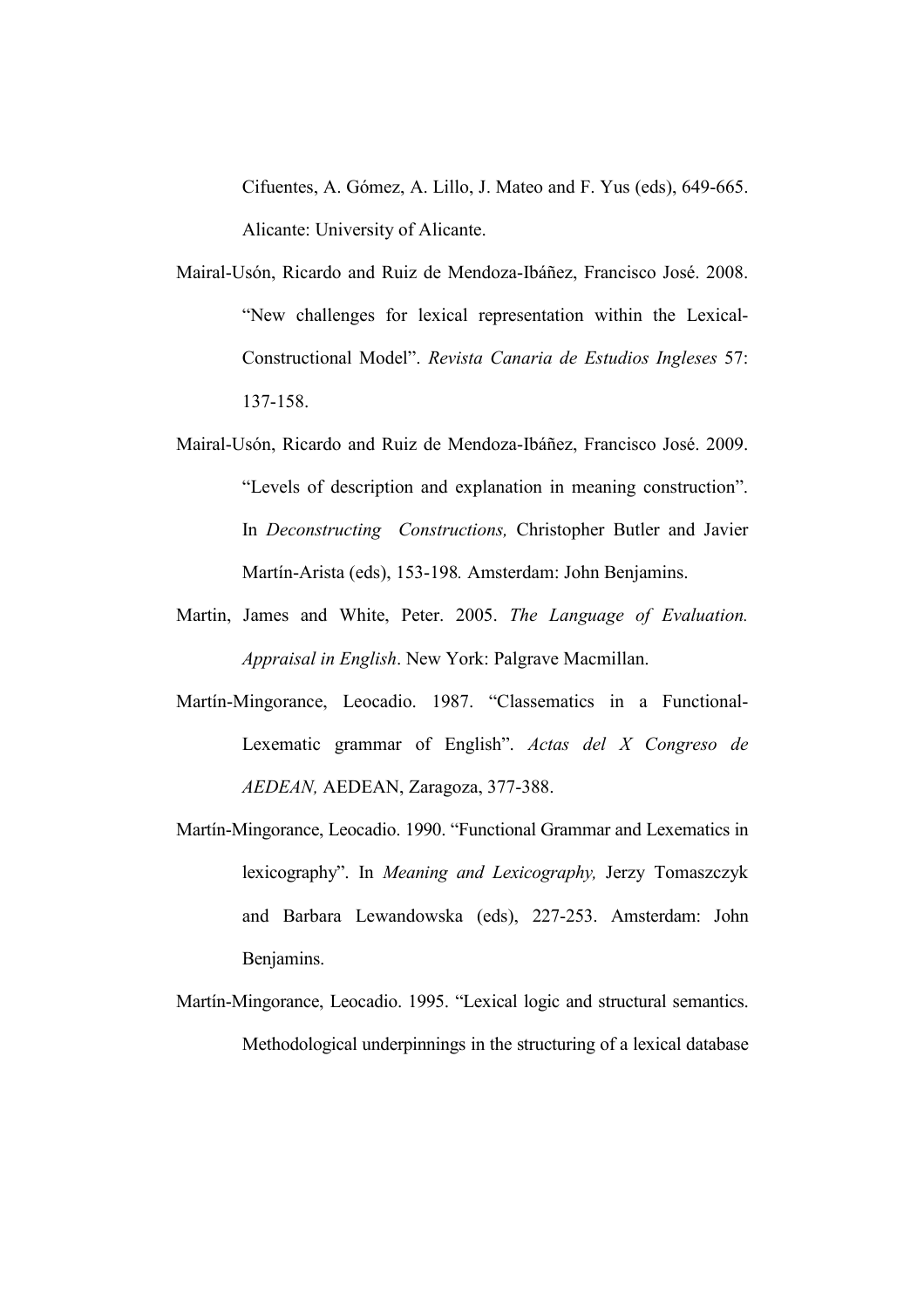for Natural Language Processing." In Panorama der Lexicalischen Semantik, Ulrich Hoinkes (ed.), 461-474. Tübingen: Gunter Narr.

Martín-Mingorance, Leocadio. 1998. El Modelo Lexemático-Funcional. Amalia Marín Rubiales (ed.). Granada: University of Granada.

Nida, Eugene. 1975. Exploring Semantic Structures. Munich: W. Fink.

- Nute, Donald. 2003. "Defeasible logic: theory, implementation, and applications," In Oskar Bartenstein, Ulrich Geske, Markus Hannebauer, Osamu Yoshie (eds.), Web Knowledge Management and Decision Support: Proceedings of INAP 2001,  $14<sup>th</sup>$ InternationalConference on Applications of Prolog (Revised Papers), Berlin: Springer Verlag, 151-169.
- Osgood, Charles, Suci, George and Tannenbaum, Percy. 1957. The Measurement of Meaning. Chicago: Illinois University Press.
- Pauwels, Paul and Simon-Vandenbergen, Anne-Marie. 1993. "Value judgment in the metaphorization of linguistic action." In Conceptualizations and Mental Processing in Language, Richard A. Geiger and Brygida Rudzka-Ostyn (eds), 331-367. Berlin: Mouton de Gruyter.
- Pauwels, Paul and Simon-Vandenbergen, Anne-Marie. 1995. "Body parts in linguistic action: Underlying schemata and value judgments." In By Word of Mouth: Metaphor, Metonymy and Linguistic Action in a Cognitive Perspective, Louis Goossens, Paul Pauwels, Brygida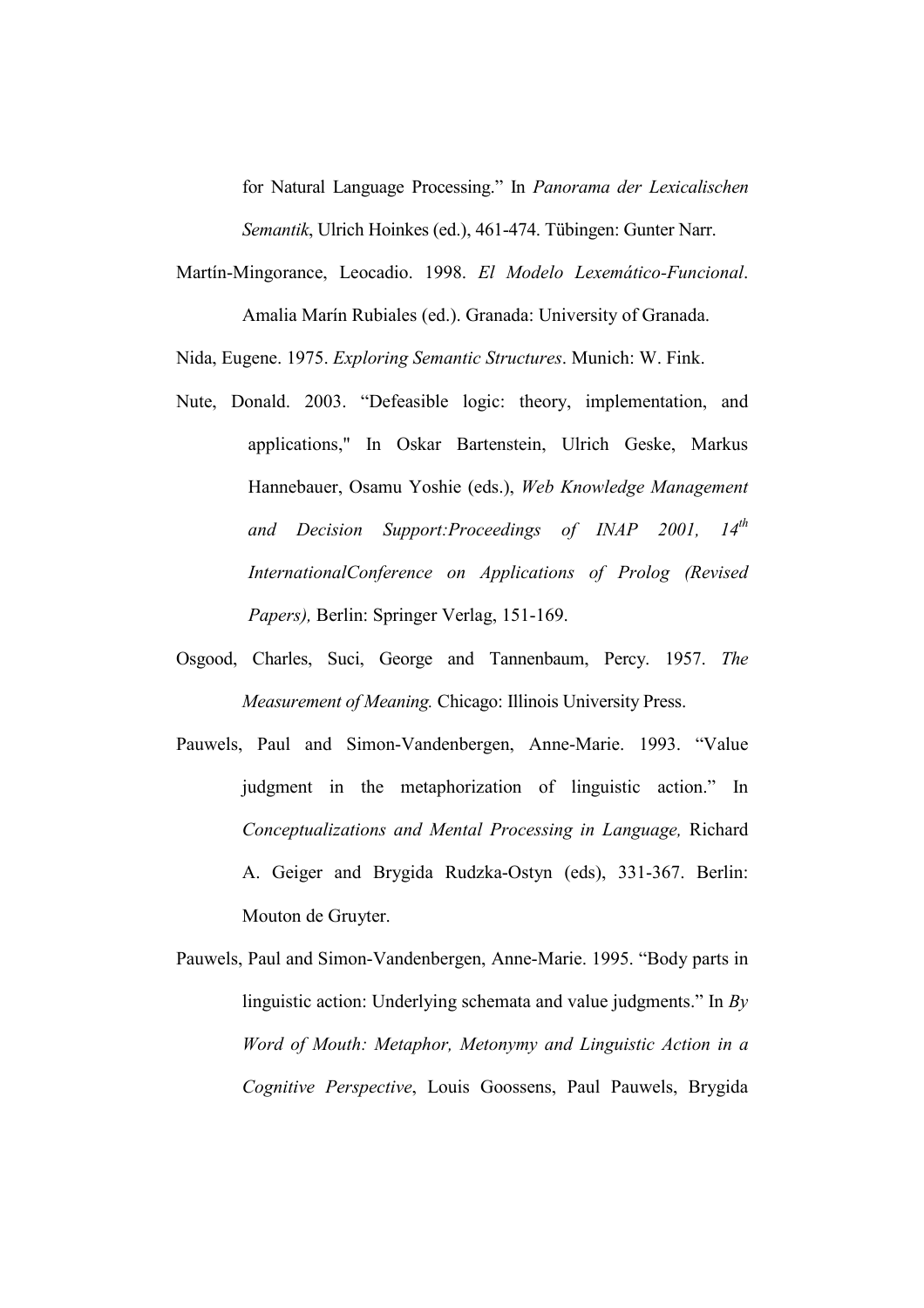Rudszka-Ostyn, Anne-Marie Simon-Vandenbergen and Johan Vanparys (eds), 35-70. Amsterdam: John Benjamins.

- Periñán-Pascual, Carlos and Arcas-Túnez, Francisco. 2004. "Meaning postulates in a lexico-conceptual knowledge base". 15th International Workshop on Databases and Expert Systems Applications, IEEE, Los Alamitos (California), 38-42.
- Periñán-Pascual, Carlos and Arcas-Túnez, Francisco. 2005. "Microconceptual-Knowledge Spreading in FunGramKB". Proceedings of the 9th IASTED International Conference on Artificial Intelligence and Soft Computing, ACTA Press: Anaheim-Calgary-Zurich, 239-244.
- Periñán-Pascual, Carlos and Arcas-Túnez, Francisco. 2007. "Cognitive modules of an NLP knowledge base for language understanding". Procesamiento del Lenguaje Natural 39: 197-204.
- Periñán-Pascual, Carlos and Mairal Usón, Ricardo. 2009. "Bringing Role and Reference Grammar to natural language understanding". Procesamiento del Lenguaje Natural 43: 265-273.
- Periñán-Pascual, Carlos and Mairal Usón, Ricardo. 2010. "La gramática de COREL: un lenguaje de representación conceptual". Onomázein  $21/1: 11-45.$
- Pottier, Bernard. 1964. "Vers une sémantique moderne". Travaux de linguistique et de littérature 2/1:101-137.